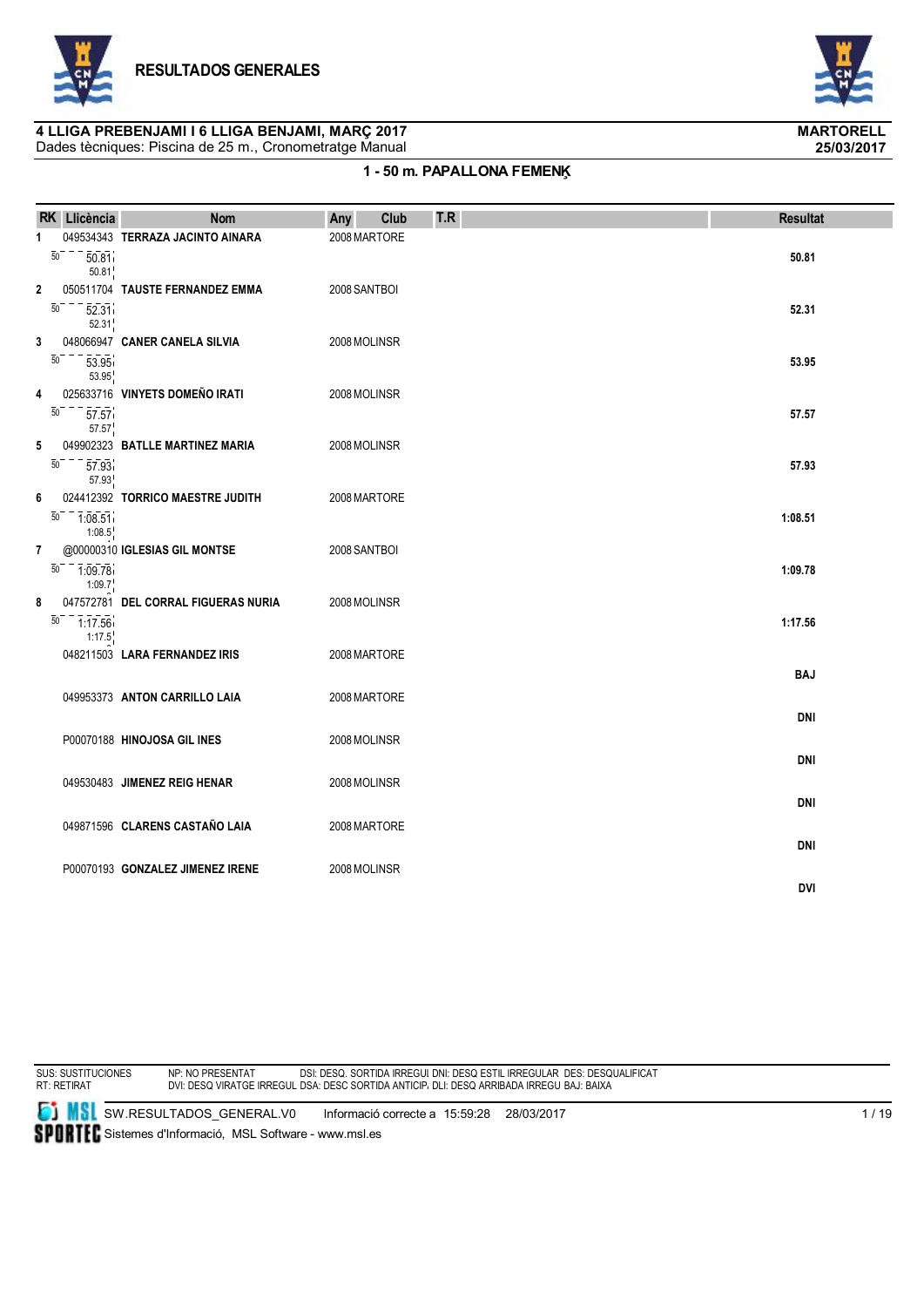



# **4 LLIGA PREBENJAMI I 6 LLIGA BENJAMI, MARÇ 2017 MARTORELL**

Dades tècniques: Piscina de 25 m., Cronometratge Manual

### **2 - 50 m. PAPALLONA MASCULĶ**

|                      | RK Llicència         | <b>Nom</b>                                                    | Any                          | Club | T.R            | <b>Resultat</b>          |
|----------------------|----------------------|---------------------------------------------------------------|------------------------------|------|----------------|--------------------------|
| $\mathbf{1}$<br>50   | 43.27<br>43.27       | 049530929 CABALLERO MARTIN DAVID                              | 2008 MARTORE                 |      | $\blacksquare$ | 43.27                    |
| 2<br>$\overline{50}$ | 43.70<br>43.70       | 049287087 LOPEZ CHACON MARIO                                  | 2008 MARTORE                 |      |                | 43.70                    |
| 3<br>50              | 51.08<br>51.08       | 021764246 SALA PEREZ VICTOR                                   | 2008 SANTBOI                 |      |                | 51.08                    |
| 4<br>50              | 56.38<br>56.38       | 048163446 MUÑOZ OLIVERA LEO                                   | 2008 SANTBOI                 |      |                | 56.38                    |
| 5<br>$\overline{50}$ | 59.45<br>59.45       | 023865735 CASTRO LUNA ERIC                                    | 2008 MARTORE                 |      |                | 59.45                    |
| 6<br>50              | 59.52<br>59.52       | 047673252 GOMEZ MORILLAS POL                                  | 2008 SANTBOI                 |      |                | 59.52                    |
| $\overline{7}$<br>50 | $-1.03.11$<br>1:03.1 | 049902369 YESTE JIMENEZ HUGO                                  | 2008 MOLINSR                 |      |                | 1:03.11                  |
| 8<br>50              | 1:03.20<br>1:03.2    | P00851002 IBARRA CARO RUBEN                                   | 2008 SANTBOI                 |      |                | 1:03.20                  |
| 9<br>$\overline{50}$ | $-7.08.17$<br>1:08.1 | 023897448 BALAGUER CATALA YANN                                | 2008 MOLINSR                 |      |                | 1:08.17                  |
| 10<br>50             | 1:10.30<br>1:10.3    | 048071257 VOLLAERS GARRIDO JOEL                               | 2008 MOLINSR                 |      |                | 1:10.30                  |
| 11<br>50             | $-7.11.42$<br>1:11.4 | 047673760 VALDEZ FLORES ALEX                                  | 2008 SANTBOI                 |      |                | 1:11.42                  |
|                      |                      | 049900790 FIGUEROA ORTUÑO MIQUEL                              | 2008 MOLINSR                 |      |                | BAJ                      |
|                      |                      | 047129614 GARCIA BENEDICTO ARAN<br>@00000339 RUIZ PEREZ MARIO | 2008 MARTORE<br>2008 MOLINSR |      |                | <b>BAJ</b>               |
|                      |                      | 047674594 FERNANDEZ CARRASCO ERIC                             | 2008 SANTBOI                 |      |                | DNI                      |
|                      |                      | 048264821 BARBERO NICOLAS SERGI                               | 2008 MOLINSR                 |      |                | <b>DVI</b><br><b>DVI</b> |



NP: NO PRESENTAT DVI: DESQ VIRATGE IRREGULAR DSI: DESQ. SORTIDA IRREGULAR DSA: DESC SORTIDA ANTICIPADA DNI: DESQ ESTIL IRREGULAR DLI: DESQ ARRIBADA IRREGULAR DES: DESQUALIFICAT BAJ: BAIXA

**SI** SW.RESULTADOS\_GENERAL.V0 Informació correcte a 15:59:28 28/03/2017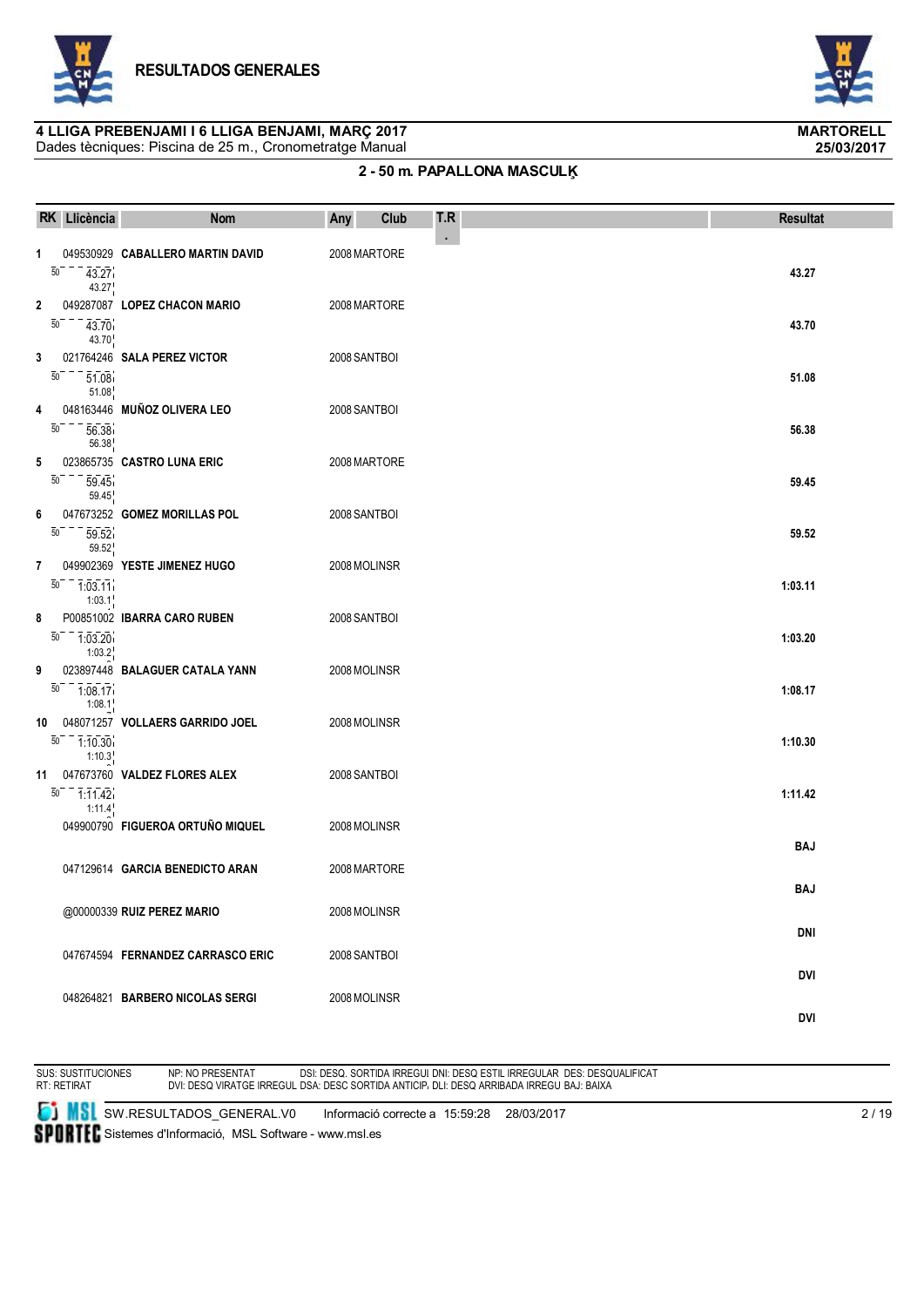



#### Dades tècniques: Piscina de 25 m., Cronometratge Manual **4 LLIGA PREBENJAMI I 6 LLIGA BENJAMI, MARÇ 2017 MARTORELL**

### **2 - 50 m. PAPALLONA MASCULĶ**

| <b>RK</b><br>Llicència | <b>Nom</b>                        | Any          | Club | T.R | <b>Resultat</b> |
|------------------------|-----------------------------------|--------------|------|-----|-----------------|
|                        | 049240503 ROCA BORRAS JOAN MANUEL | 2008 MOLINSR |      |     |                 |
|                        |                                   |              |      |     | DVI             |
|                        | 047264364 ALVAREZ MESEGUER TEO    | 2008 MARTORE |      |     | DVI             |

SUS: SUSTITUCIONES RT: RETIRAT NP: NO PRESENTAT DVI: DESQ VIRATGE IRREGULAR DSI: DESQ. SORTIDA IRREGULAR DSA: DESC SORTIDA ANTICIPADA DNI: DESQ ESTIL IRREGULAR DLI: DESQ ARRIBADA IRREGULAR DES: DESQUALIFICAT BAJ: BAIXA

**SI** SW.RESULTADOS\_GENERAL.V0 Informació correcte a 15:59:28 28/03/2017 SPORTEC Sistemes d'Informació, MSL Software - www.msl.es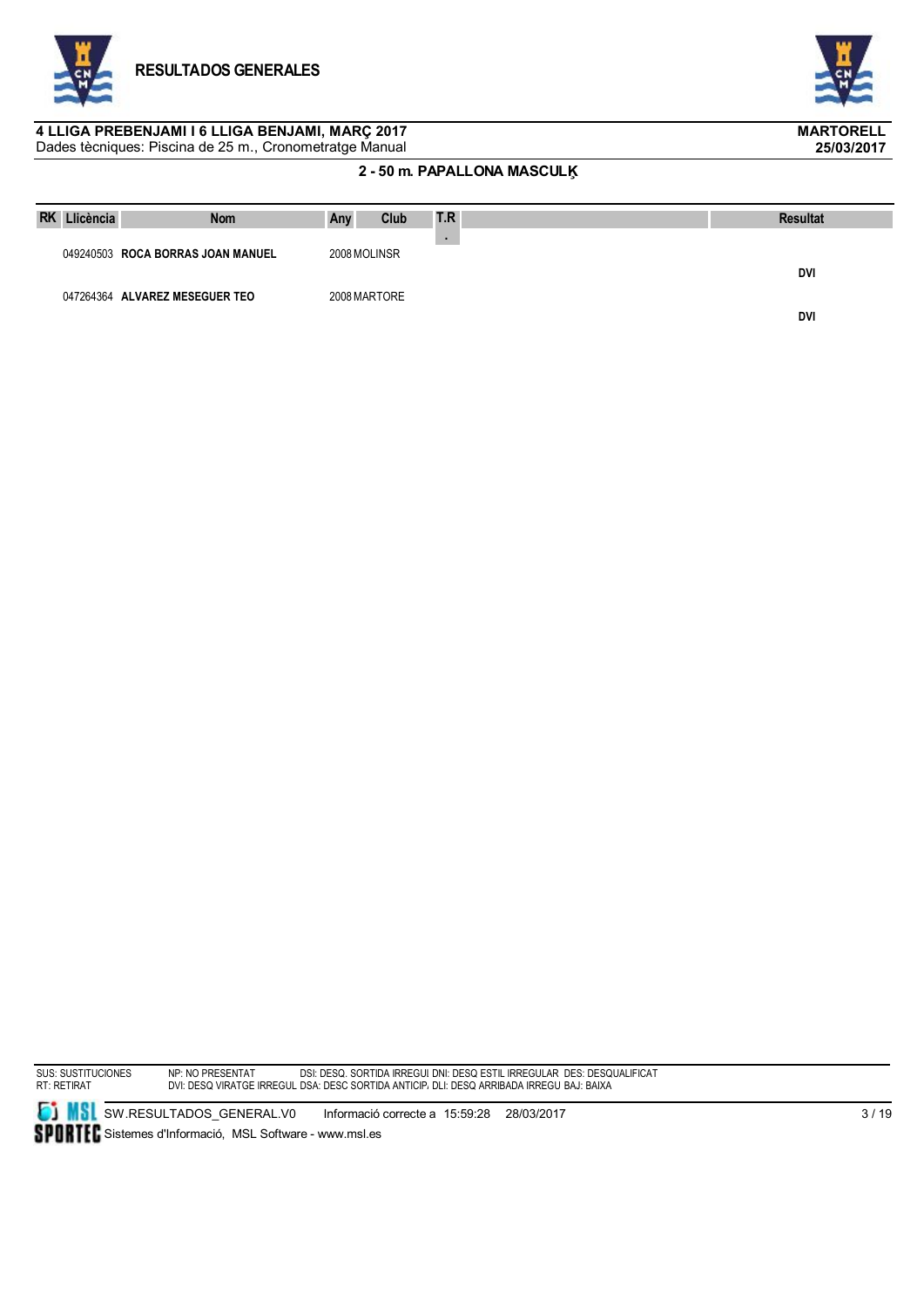



## **4 LLIGA PREBENJAMI I 6 LLIGA BENJAMI, MARÇ 2017 MARTORELL**

Dades tècniques: Piscina de 25 m., Cronometratge Manual

### **3 - 25 m. PAPALLONA MIXT**

|                       | RK Llicència                                  | <b>Nom</b>                           | Any          | Club | T.R        | <b>Resultat</b> |
|-----------------------|-----------------------------------------------|--------------------------------------|--------------|------|------------|-----------------|
| 1<br>$\overline{50}$  | 23.83<br>23.83                                | 049485697 SABAT MARMOL JULIA         | 2009 MARTORE |      | $\epsilon$ | 23.83           |
| 2<br>$\overline{50}$  | 24.18<br>24.18                                | 048077669 ESPEJO CAMPOS JUDIT        | 2009 MARTORE |      |            | 24.18           |
| 3<br>$\overline{50}$  | 24.52<br>24.52                                | P00851001 CUESTA ANDUJAR NURIA       | 2009 SANTBOI |      |            | 24.52           |
| 4<br>50               | 24.98<br>24.98                                | 050513421 SANZ ALVAREZ ARNAU         | 2009 SANTBOI |      |            | 24.98           |
| 5<br>50               | 25.48<br>25.48                                | 049900102 JUY PEREZ ALBA             | 2009 MARTORE |      |            | 25.48           |
| 6<br>$\overline{50}$  | 26.24<br>26.24                                | 049534036 SANCHEZ LARA VICTOR        | 2009 MARTORE |      |            | 26.24           |
| 7<br>$\overline{50}$  | 26.74<br>26.74                                | 050511795 JORGE MARTINEZ ANDREA      | 2009 SANTBOI |      |            | 26.74           |
| 8<br>$\overline{50}$  | $\overline{27.00}$<br>27.00                   | P00070194 PEDREROL SARDAÑA ERIC      | 2009 MOLINSR |      |            | 27.00           |
| 9<br>$\overline{50}$  | 27.01<br>27.01                                | P00070192 CAMPILLO BASALOBRE MARIONA | 2009 MOLINSR |      |            | 27.01           |
| 10<br>$\overline{50}$ | 27.16<br>27.16                                | 047196368 VIDAL SADURNI JULIA        | 2009 MOLINSR |      |            | 27.16           |
| 11<br>$\overline{50}$ | 27.36<br>27.36                                | 024412492 GUILLAMÓN DOMÉNECH CÉDRIC  | 2009 MARTORE |      |            | 27.36           |
| 12<br>$\overline{50}$ | 27.68<br>27.68                                | 020580466 SIERRA PARETS HECTOR       | 2009 MARTORE |      |            | 27.68           |
|                       | $\overline{50}$ <sup>---</sup> 28.12<br>28.12 | 13 048165296 INFANTES CALAVERAS IZAN | 2009 MARTORE |      |            | 28.12           |
| 14<br>50              | 28.56<br>28.56                                | 049242027 HIDALGO FORTES ALEX        | 2009 MARTORE |      |            | 28.56           |
| $\overline{50}$       | 28.86<br>28.86                                | 15 049243020 SUBIRACHS RIVERO LAIA   | 2009 MOLINSR |      |            | 28.86           |

SUS: SUSTITUCIONES RT: RETIRAT

NP: NO PRESENTAT DVI: DESQ VIRATGE IRREGULAR DSI: DESQ. SORTIDA IRREGULAR DSA: DESC SORTIDA ANTICIPADA DNI: DESQ ESTIL IRREGULAR DLI: DESQ ARRIBADA IRREGULAR DES: DESQUALIFICAT BAJ: BAIXA

**SI MSI** SW.RESULTADOS\_GENERAL.V0 Informació correcte a 15:59:28 28/03/2017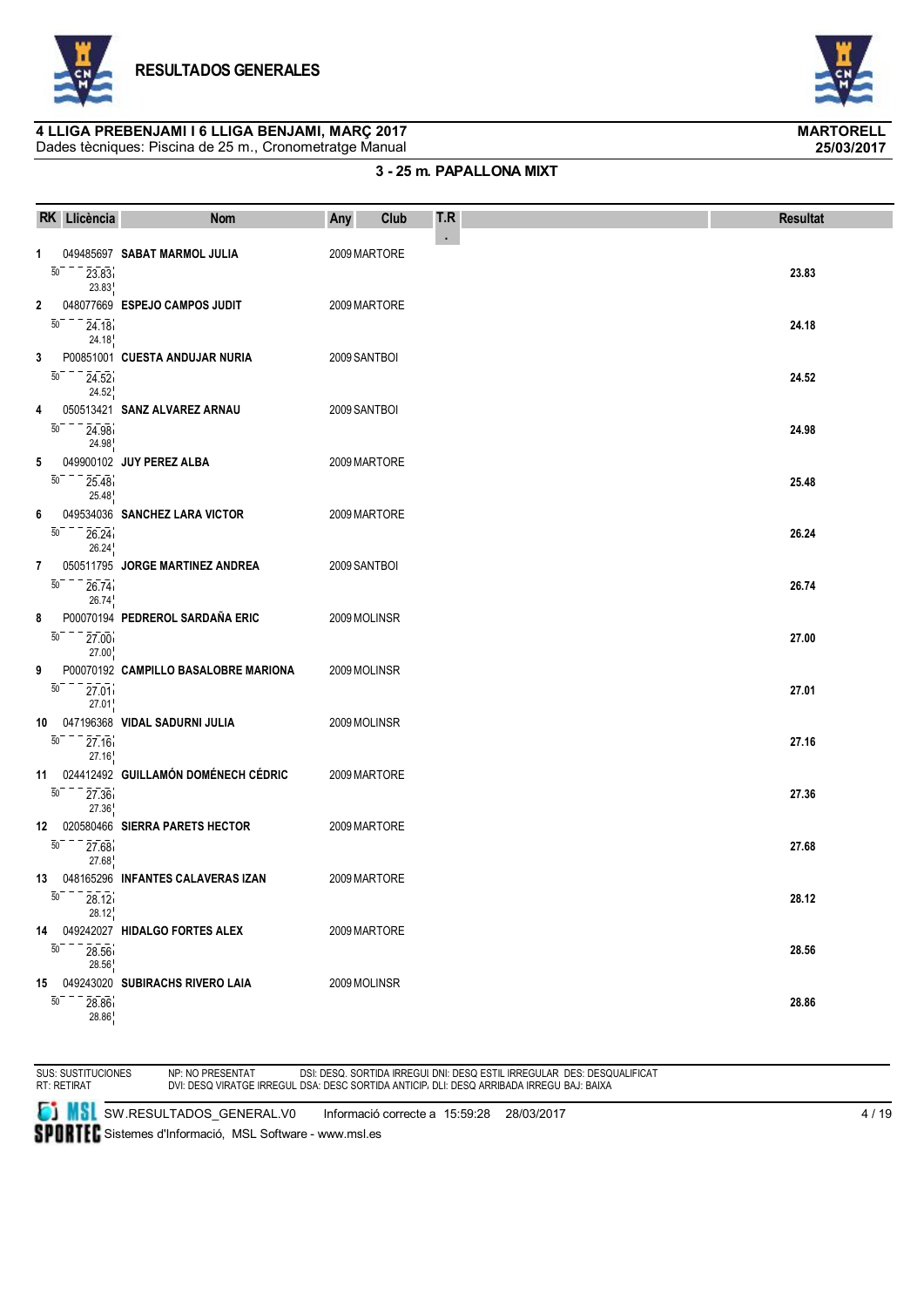



# **4 LLIGA PREBENJAMI I 6 LLIGA BENJAMI, MARÇ 2017 MARTORELL**

Dades tècniques: Piscina de 25 m., Cronometratge Manual

### **3 - 25 m. PAPALLONA MIXT**

|                       | RK Llicència                                               | <b>Nom</b>                           | Any          | Club | T.R        | <b>Resultat</b> |
|-----------------------|------------------------------------------------------------|--------------------------------------|--------------|------|------------|-----------------|
| 16<br>$\overline{50}$ | 28.96<br>28.96                                             | 023891598 GOMA ESTEBANEZ NURIA       | 2009 MARTORE |      | $\epsilon$ | 28.96           |
| 17<br>$\overline{50}$ | 29.03<br>29.03                                             | 049283160 CAMPOS GUITERREZ ALVARO    | 2009 MARTORE |      |            | 29.03           |
| 18<br>$\overline{50}$ | 29.60<br>29.60                                             | 047864798 FERRER CORACHAN LAIA       | 2009 SANTBOI |      |            | 29.60           |
| 19<br>$\overline{50}$ | 29.81<br>29.81                                             | 049869356 ESPINOSA ALVAREZ DIDAC     | 2009 MOLINSR |      |            | 29.81           |
| 20<br>50              | 30.14<br>30.14                                             | 049901781 VERDUGO GARCIA NEREA       | 2009 MOLINSR |      |            | 30.14           |
| 21<br>$\overline{50}$ | 30.58<br>30.58                                             | 047264977 ABOLAFIA MORO IGNASI       | 2009 MARTORE |      |            | 30.58           |
| 22<br>$\overline{50}$ | 30.91<br>30.91                                             | 054613694 VILAR ALVAREZ LUCIA        | 2009 MOLINSR |      |            | 30.91           |
| 23<br>50              | 31.57<br>31.57                                             | @00000408 DE LA CRUZ MORERA MIQUEL   | 2009 MARTORE |      |            | 31.57           |
| 24<br>$\overline{50}$ | 32.54<br>32.54                                             | 049286886 TUR JAENICKE ALEJANDRO     | 2009 MOLINSR |      |            | 32.54           |
| 25<br>$\overline{50}$ | 32.98<br>32.98                                             | 047243772 BARRACHINA REIG ALEXANDRA  | 2009 MARTORE |      |            | 32.98           |
| 26<br>$\overline{50}$ | 33.46<br>33.46                                             | 049243865 MONTILLA MANZANARES MARKEL | 2009 MOLINSR |      |            | 33.46           |
| 27<br>$\overline{50}$ | 33.86<br>33.86                                             | 049899488 DIAZ ASENJO CARLA          | 2009 MOLINSR |      |            | 33.86           |
| 28                    | $\overline{50}$ <sup>---</sup> $\overline{34.84}$<br>34.84 | 049783299 SANCHEZ VENDRELL LUCAS     | 2009 MOLINSR |      |            | 34.84           |
| 29<br>50              | 35.16<br>35.16                                             | 049900821 LOPEZ FERRE ARNAU          | 2009 MOLINSR |      |            | 35.16           |
| 30<br>$\overline{50}$ | 35.40<br>35.40                                             | 049244986 MARTIN CODINA DANIELA      | 2009 MOLINSR |      |            | 35.40           |

SUS: SUSTITUCIONES RT: RETIRAT

NP: NO PRESENTAT DVI: DESQ VIRATGE IRREGULAR DSI: DESQ. SORTIDA IRREGULAR DSA: DESC SORTIDA ANTICIPADA DNI: DESQ ESTIL IRREGULAR DLI: DESQ ARRIBADA IRREGULAR DES: DESQUALIFICAT BAJ: BAIXA

**SI MSI** SW.RESULTADOS\_GENERAL.V0 Informació correcte a 15:59:28 28/03/2017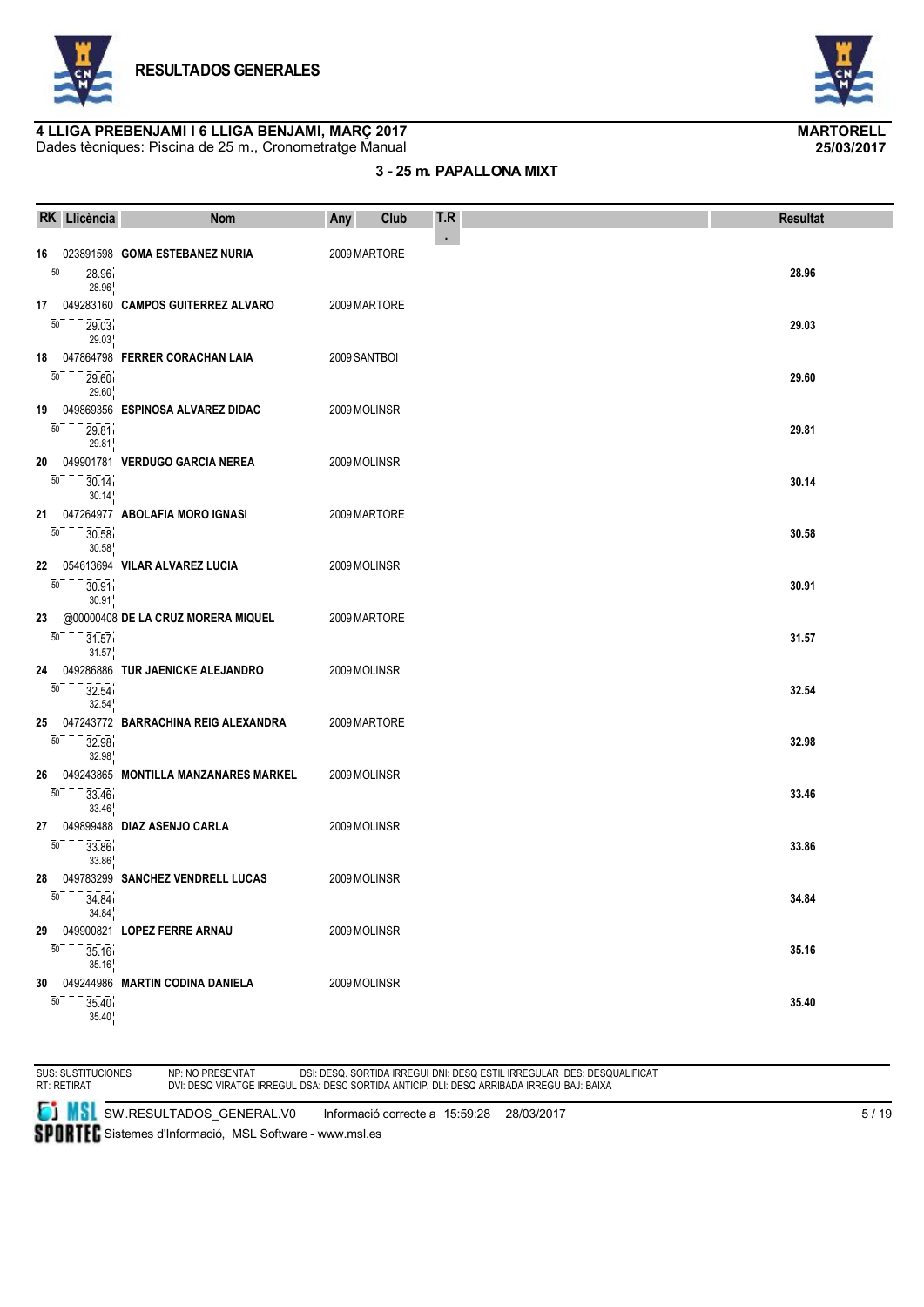



### **3 - 25 m. PAPALLONA MIXT**

|                       | RK Llicència   | <b>Nom</b>                          | Any          | Club | T.R | <b>Resultat</b> |
|-----------------------|----------------|-------------------------------------|--------------|------|-----|-----------------|
| 31<br>$\overline{50}$ | 38.84<br>38.84 | 026567473 FERNANDEZ OLIVE JANA      | 2009 MOLINSR |      | ×,  | 38.84           |
| 32<br>$\overline{50}$ | 39.51<br>39.51 | 049899527 HIDALGA VILLAR MARINA     | 2009 MOLINSR |      |     | 39.51           |
|                       |                | 049902447 SERRANO PAMIES PAULA      | 2009 MOLINSR |      |     | <b>DES</b>      |
|                       |                | 024492296 SAURET CALLAU XENIA       | 2009 MOLINSR |      |     | <b>DES</b>      |
|                       |                | 049783831 BRASE XAMBO BERNAT        | 2009 MOLINSR |      |     | <b>BAJ</b>      |
|                       |                | 023869122 GARCIA GARCIA AINHOA      | 2009 MOLINSR |      |     | <b>BAJ</b>      |
|                       |                | 023867232 MOLNER FERNANDEZ MAX      | 2009 MOLINSR |      |     | <b>BAJ</b>      |
|                       |                | 049283332 MORENO VIVEZ JAN          | 2009 MOLINSR |      |     | <b>BAJ</b>      |
|                       |                | 053969907 GALVEZ ACIDRES GAEL       | 2009 MARTORE |      |     | <b>BAJ</b>      |
|                       |                | 050512647 MORENO BADENAS LAURA      | 2009 SANTBOI |      |     | <b>BAJ</b>      |
|                       |                | 048164517 MACIZO CUESTA IRENIA      | 2009 SANTBOI |      |     | <b>BAJ</b>      |
|                       |                | 049900974 MASANA ZURRIAGA EDGAR     | 2009 MOLINSR |      |     | <b>DNI</b>      |
|                       |                | 049738457 GIL TEIXIDO MONICA        | 2009 MOLINSR |      |     | <b>DNI</b>      |
|                       |                | 020580599 CAMPERO MORCILLO PAULA    | 2009 MOLINSR |      |     | <b>DNI</b>      |
|                       |                | 048162884 RODRIGUEZ CALAFELL SANDRA | 2009 MOLINSR |      |     | <b>DNI</b>      |
|                       |                | 048070215 SERRET ESPINOSA ADRIA     | 2009 MARTORE |      |     | <b>DNI</b>      |

SUS: SUSTITUCIONES RT: RETIRAT

NP: NO PRESENTAT DVI: DESQ VIRATGE IRREGULAR DSI: DESQ. SORTIDA IRREGULAR DSA: DESC SORTIDA ANTICIPADA DNI: DESQ ESTIL IRREGULAR DLI: DESQ ARRIBADA IRREGULAR DES: DESQUALIFICAT BAJ: BAIXA

**SI MSI** SW.RESULTADOS\_GENERAL.V0 Informació correcte a 15:59:28 28/03/2017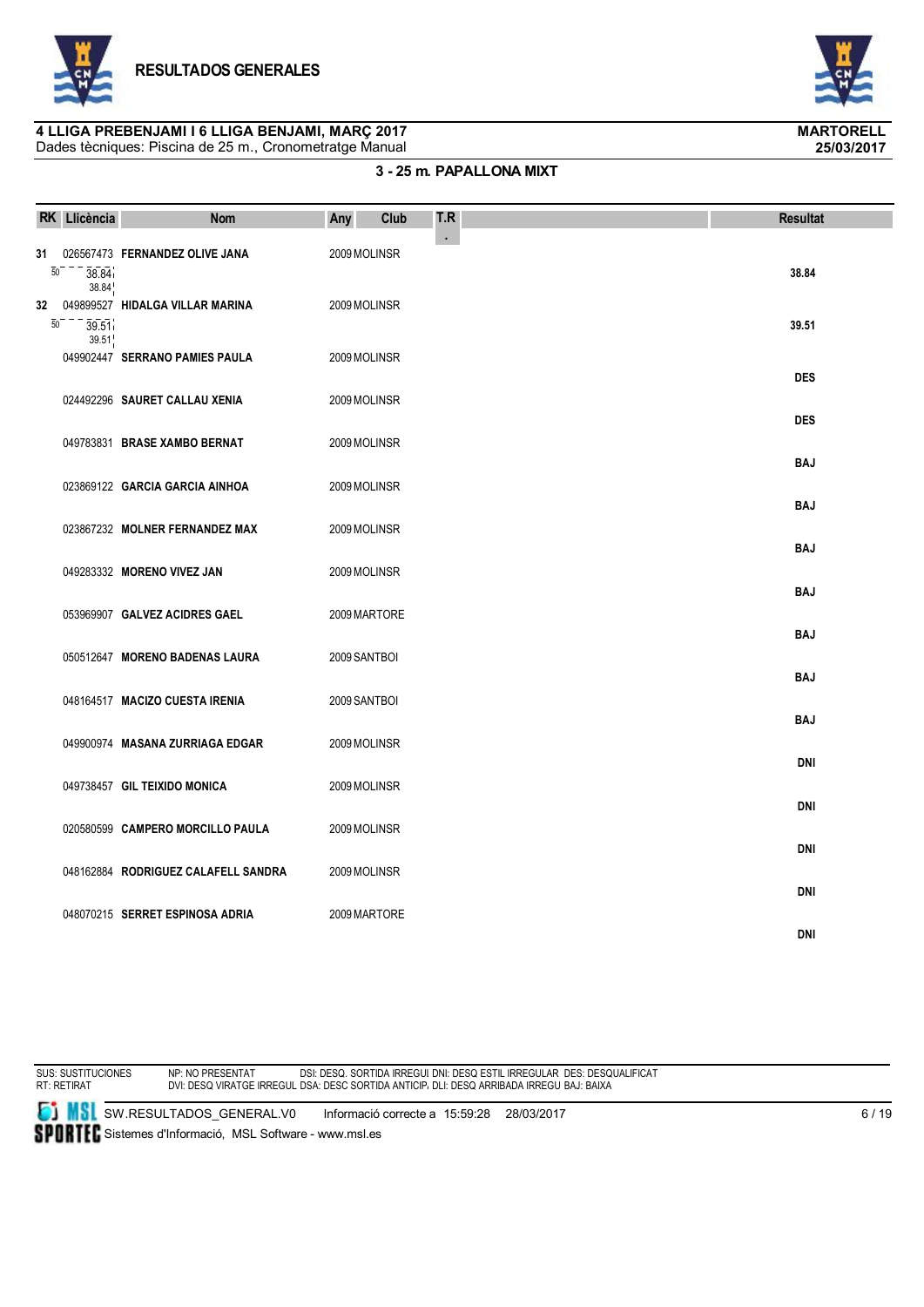



# **4 LLIGA PREBENJAMI I 6 LLIGA BENJAMI, MARÇ 2017 MARTORELL**

Dades tècniques: Piscina de 25 m., Cronometratge Manual

# **4 - 50 m. ESQUENA FEMENĶ**

|    | RK Llicència                                        | <b>Nom</b>                          | Any          | Club | T.R        | <b>Resultat</b> |
|----|-----------------------------------------------------|-------------------------------------|--------------|------|------------|-----------------|
| 1  | $\overline{50}$<br>50.51<br>50.51                   | 048066947 CANER CANELA SILVIA       | 2008 MOLINSR |      | $\epsilon$ | 50.51           |
| 2  | $\overline{50}$<br>52.11<br>52.11                   | 049534343 TERRAZA JACINTO AINARA    | 2008 MARTORE |      |            | 52.11           |
| 3  | $\overline{50}$<br>52.23<br>52.23                   | 050511704 TAUSTE FERNANDEZ EMMA     | 2008 SANTBOI |      |            | 52.23           |
| 4  | $\overline{50}$<br>55.64<br>55.64                   | 025633716 VINYETS DOMEÑO IRATI      | 2008 MOLINSR |      |            | 55.64           |
| 5  | $\overline{50}$<br>57.47<br>57.47                   | P00070188 HINOJOSA GIL INES         | 2008 MOLINSR |      |            | 57.47           |
| 6  | $\overline{50}$<br>1:00.55<br>1:00.5                | 049530483 JIMENEZ REIG HENAR        | 2008 MOLINSR |      |            | 1:00.55         |
| 7  | $\overline{50}$<br>1:00.71<br>1:00.7                | 049902323 BATLLE MARTINEZ MARIA     | 2008 MOLINSR |      |            | 1:00.71         |
| 8  | $\overline{50}$ - $\overline{1:00.83}$<br>1:00.8    | @00000310 IGLESIAS GIL MONTSE       | 2008 SANTBOI |      |            | 1:00.83         |
| 9  | $\overline{50}$<br>$-1.03.71$<br>$1:03.7^{\dagger}$ | 024412392 TORRICO MAESTRE JUDITH    | 2008 MARTORE |      |            | 1:03.71         |
| 10 | $\overline{50}$<br>$\frac{-}{1.05.91}$<br>1:05.9    | 049953373 ANTON CARRILLO LAIA       | 2008 MARTORE |      |            | 1:05.91         |
| 11 | $\overline{50}$<br>$-7.06.73$<br>1:06.7             | 047572781 DEL CORRAL FIGUERAS NURIA | 2008 MOLINSR |      |            | 1:06.73         |
|    | $\overline{50}$<br>$-7:15.72$<br>1:15.7             | 12 049871596 CLARENS CASTAÑO LAIA   | 2008 MARTORE |      |            | 1:15.72         |
|    |                                                     | P00070193 GONZALEZ JIMENEZ IRENE    | 2008 MOLINSR |      |            | <b>DES</b>      |
|    |                                                     | 048211503 LARA FERNANDEZ IRIS       | 2008 MARTORE |      |            | <b>BAJ</b>      |



NP: NO PRESENTAT DVI: DESQ VIRATGE IRREGULAR DSI: DESQ. SORTIDA IRREGULAR DSA: DESC SORTIDA ANTICIPADA DNI: DESQ ESTIL IRREGULAR DLI: DESQ ARRIBADA IRREGULAR DES: DESQUALIFICAT BAJ: BAIXA

**SI MSI** SW.RESULTADOS\_GENERAL.V0 Informació correcte a 15:59:28 28/03/2017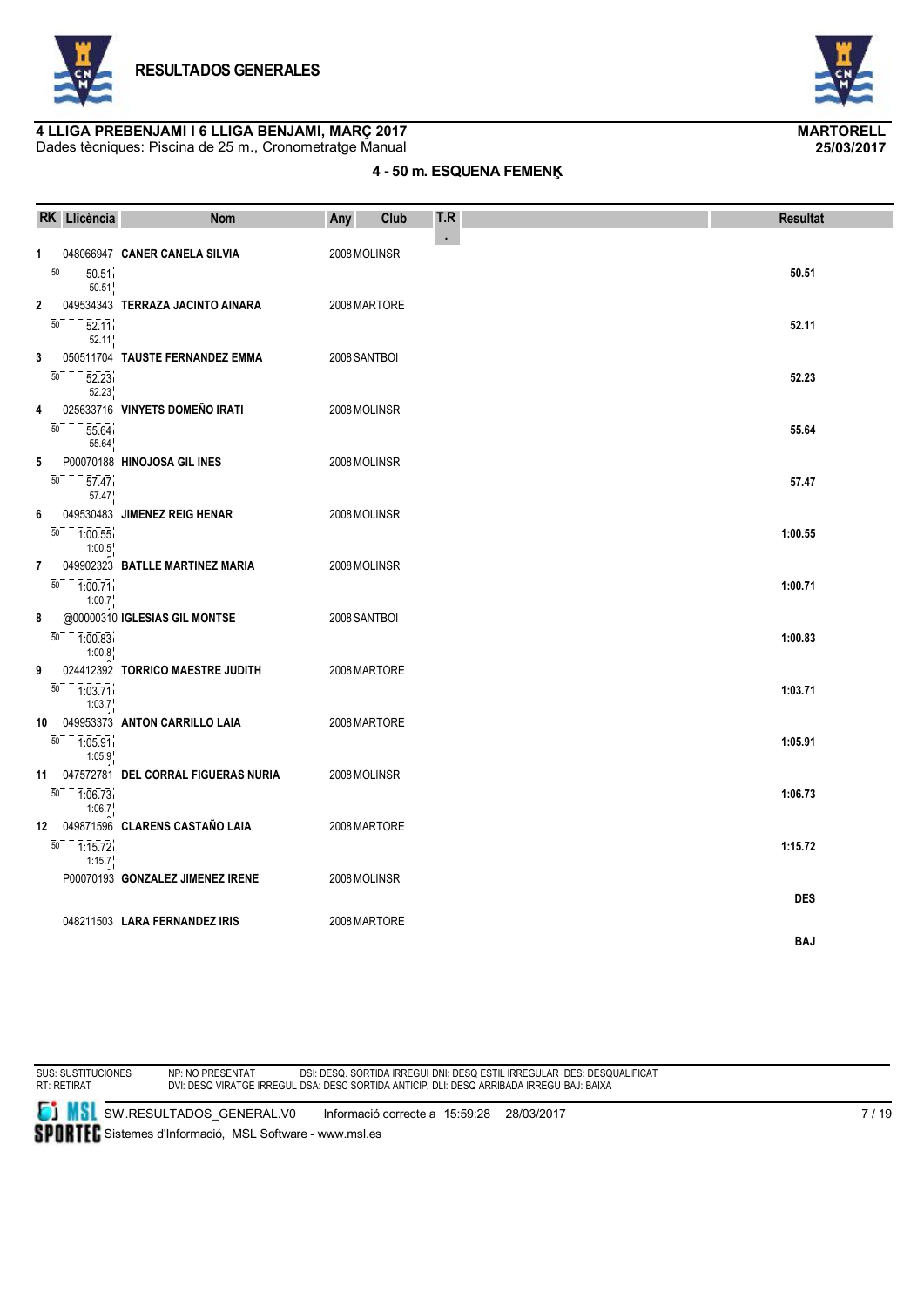



### **4 LLIGA PREBENJAMI I 6 LLIGA BENJAMI, MARÇ 2017 MARTORELL**

Dades tècniques: Piscina de 25 m., Cronometratge Manual

### **5 - 50 m. ESQUENA MASCULĶ**

|                       | RK Llicència                            | <b>Nom</b>                        | Any          | Club | T.R | <b>Resultat</b> |
|-----------------------|-----------------------------------------|-----------------------------------|--------------|------|-----|-----------------|
| 1<br>$\overline{50}$  | 46.56<br>46.56                          | 049287087 LOPEZ CHACON MARIO      | 2008 MARTORE |      | ٠   | 46.56           |
| 2<br>$\overline{50}$  | 48.25<br>48.25                          | 049530929 CABALLERO MARTIN DAVID  | 2008 MARTORE |      |     | 48.25           |
| 2<br>$\overline{50}$  | 48.25<br>48.25                          | 047674594 FERNANDEZ CARRASCO ERIC | 2008 SANTBOI |      |     | 48.25           |
| 4<br>$\overline{50}$  | 52.45<br>52.45                          | 047673252 GOMEZ MORILLAS POL      | 2008 SANTBOI |      |     | 52.45           |
| 5<br>50               | 53.92<br>53.92                          | 049240503 ROCA BORRAS JOAN MANUEL | 2008 MOLINSR |      |     | 53.92           |
| 6<br>$\overline{50}$  | 54.07<br>54.07                          | 048163446 MUÑOZ OLIVERA LEO       | 2008 SANTBOI |      |     | 54.07           |
| 7<br>$\overline{50}$  | 55.87<br>55.87                          | 021764246 SALA PEREZ VICTOR       | 2008 SANTBOI |      |     | 55.87           |
| 8<br>$\overline{50}$  | 59.91<br>59.91                          | 023865735 CASTRO LUNA ERIC        | 2008 MARTORE |      |     | 59.91           |
| 9<br>$\overline{50}$  | 1:00.13<br>1:00.1                       | P00851002 IBARRA CARO RUBEN       | 2008 SANTBOI |      |     | 1:00.13         |
| 10                    | $\overline{50}$<br>$-1.03.86$<br>1:03.8 | 048264821 BARBERO NICOLAS SERGI   | 2008 MOLINSR |      |     | 1:03.86         |
| 11<br>$\overline{50}$ | 1:06.67<br>1:06.6                       | @00000339 RUIZ PEREZ MARIO        | 2008 MOLINSR |      |     | 1:06.67         |
| 12<br>50              | 1:07.34<br>1:07.3                       | 049902369 YESTE JIMENEZ HUGO      | 2008 MOLINSR |      |     | 1:07.34         |
| 13                    | $\overline{50}$<br>1:07.79<br>1:07.7    | 047673760 VALDEZ FLORES ALEX      | 2008 SANTBOI |      |     | 1:07.79         |
| 14<br>$\overline{50}$ | 1:10.10<br>1:10.1                       | 023897448 BALAGUER CATALA YANN    | 2008 MOLINSR |      |     | 1:10.10         |
|                       |                                         | 049900790 FIGUEROA ORTUÑO MIQUEL  | 2008 MOLINSR |      |     | <b>BAJ</b>      |

SUS: SUSTITUCIONES RT: RETIRAT

NP: NO PRESENTAT DVI: DESQ VIRATGE IRREGULAR DSI: DESQ. SORTIDA IRREGULAR DSA: DESC SORTIDA ANTICIPADA DNI: DESQ ESTIL IRREGULAR DLI: DESQ ARRIBADA IRREGULAR DES: DESQUALIFICAT BAJ: BAIXA

**SI MSI** SW.RESULTADOS\_GENERAL.V0 Informació correcte a 15:59:28 28/03/2017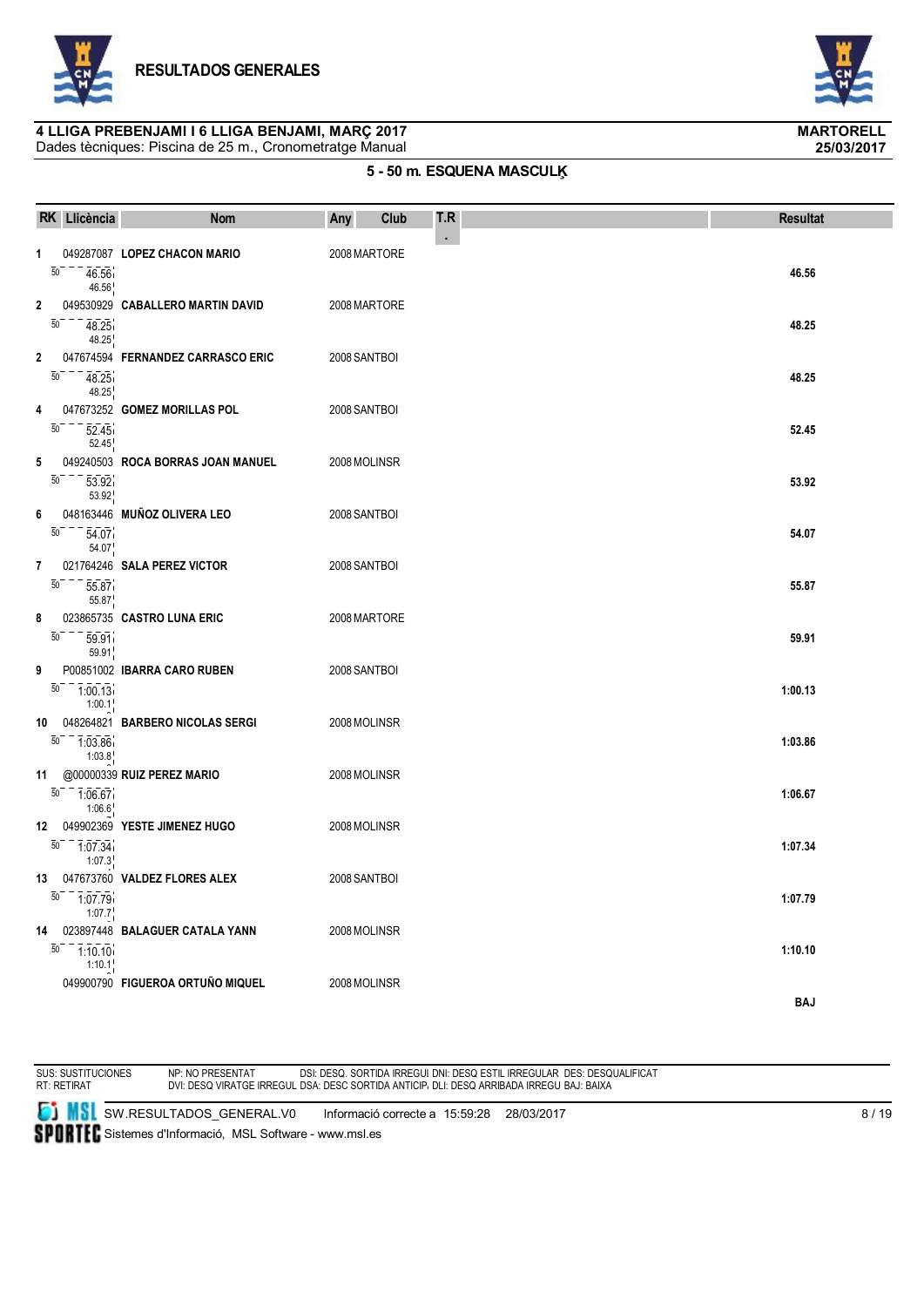



#### Dades tècniques: Piscina de 25 m., Cronometratge Manual **4 LLIGA PREBENJAMI I 6 LLIGA BENJAMI, MARÇ 2017 MARTORELL**

### **5 - 50 m. ESQUENA MASCULĶ**

| <b>RK</b> | Llicència | <b>Nom</b>                      | Any          | Club | T.R | <b>Resultat</b> |
|-----------|-----------|---------------------------------|--------------|------|-----|-----------------|
|           |           | 047129614 GARCIA BENEDICTO ARAN | 2008 MARTORE |      |     |                 |
|           |           |                                 |              |      |     | <b>BAJ</b>      |
|           |           | 047264364 ALVAREZ MESEGUER TEO  | 2008 MARTORE |      |     | DNI             |
|           |           | 048071257 VOLLAERS GARRIDO JOEL | 2008 MOLINSR |      |     |                 |
|           |           |                                 |              |      |     | <b>DVI</b>      |

SUS: SUSTITUCIONES RT: RETIRAT

NP: NO PRESENTAT DVI: DESQ VIRATGE IRREGULAR DSI: DESQ. SORTIDA IRREGULAR DSA: DESC SORTIDA ANTICIPADA DNI: DESQ ESTIL IRREGULAR DLI: DESQ ARRIBADA IRREGULAR DES: DESQUALIFICAT BAJ: BAIXA

**SI MSI** SW.RESULTADOS\_GENERAL.V0 Informació correcte a 15:59:28 28/03/2017 SPORTEC Sistemes d'Informació, MSL Software - www.msl.es

9 / 19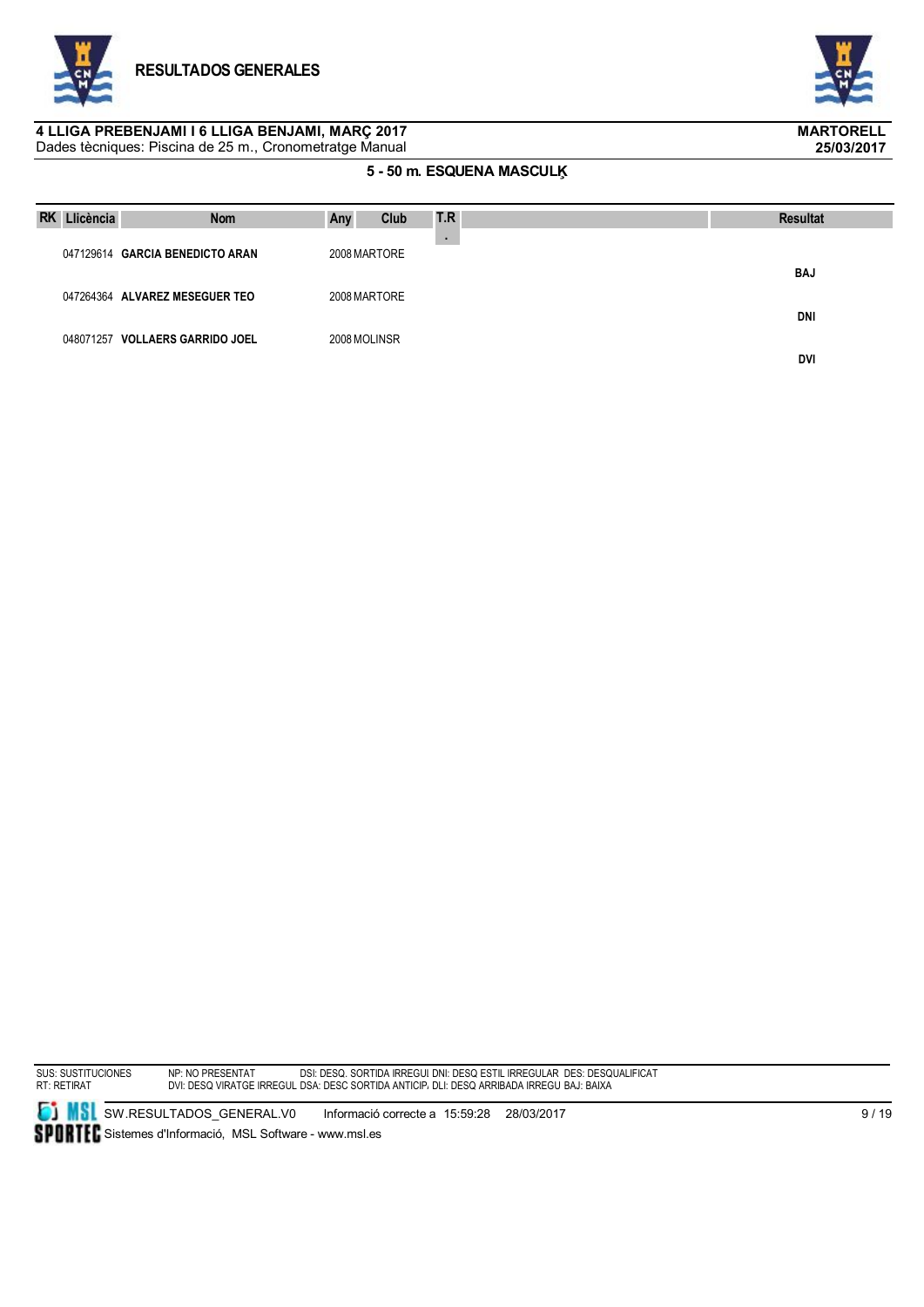





#### **6 - 4X25 LLIURE MIXT**

| <b>RK</b>    | Club                                                                             | <b>Nom</b>                                         | Club                             | <b>Resultat</b> |
|--------------|----------------------------------------------------------------------------------|----------------------------------------------------|----------------------------------|-----------------|
| $\mathbf{1}$ | 00851<br>$\frac{1}{100} - \frac{1}{127.01}$                                      | PREB C.N. SANT BOI                                 | <b>SANTBOI</b>                   | 1:27.01         |
| $\mathbf{2}$ | $1:27.0^+$<br>00070<br>$\frac{1}{100} - \frac{1}{1} \cdot 32.52$                 | PREB C.N. MOLINS DE REI F                          | <b>MOLINSR</b>                   | 1:32.52         |
| $\mathbf{3}$ | 1:32.5<br>00077<br>$\frac{1}{100} - \frac{1}{1} \cdot 35.69$                     | PREB C.N. MARTORELL E                              | <b>MARTORE</b>                   | 1:35.69         |
| 4            | 1:35.6<br>00070<br>$\frac{1}{100} - \frac{1}{1} \cdot 45.32$                     | PREB C.N. MOLINS DE REI C                          | <b>MOLINSR</b>                   | 1:45.32         |
| 5            | 1:45.3<br>00077<br>$\frac{1}{100} - \frac{1}{1} \cdot \frac{46.09}{1}$<br>1:46.0 | PREB C.N. MARTORELL F                              | <b>MARTORE</b>                   | 1:46.09         |
| 6            | 00070<br>$\frac{1}{100} - \frac{1}{1.51.75}$<br>1:51.7                           | PREB C.N. MOLINS DE REI E                          | <b>MOLINSR</b>                   | 1:51.75         |
| 7            | 00070<br>$\frac{1}{100} - \frac{1}{2} \cdot \frac{1}{16} \cdot \frac{1}{72}$     | PREB C.N. MOLINS DE REI B                          | <b>MOLINSR</b>                   | 2:16.72         |
|              | 2:16.7<br>00070                                                                  | PREB C.N. MOLINS DE REI                            | <b>MOLINSR</b>                   | <b>BAJ</b>      |
|              | 00077                                                                            | PREB C.N. MARTORELL                                | <b>MARTORE</b>                   | <b>BAJ</b>      |
|              | 00077                                                                            | PREB C.N. MARTORELL C                              | <b>MARTORE</b>                   | <b>BAJ</b>      |
|              | 00077<br>00070                                                                   | PREB C.N. MARTORELL B<br>PREB C.N. MOLINS DE REI D | <b>MARTORE</b><br><b>MOLINSR</b> | <b>BAJ</b>      |
|              | 00077                                                                            | PREB C.N. MARTORELL D                              | <b>MARTORE</b>                   | <b>DSA</b>      |
|              |                                                                                  |                                                    |                                  | <b>DSA</b>      |

SUS: SUSTITUCIONES RT: RETIRAT

NP: NO PRESENTAT DVI: DESQ VIRATGE IRREGULAR DSI: DESQ. SORTIDA IRREGULAR DSA: DESC SORTIDA ANTICIPADA DNI: DESQ ESTIL IRREGULAR DLI: DESQ ARRIBADA IRREGULAR DES: DESQUALIFICAT BAJ: BAIXA

**SI MSI** SW.RESULTADOS\_GENERAL.V0 Informació correcte a 15:59:28 28/03/2017 SPORTEC Sistemes d'Informació, MSL Software - www.msl.es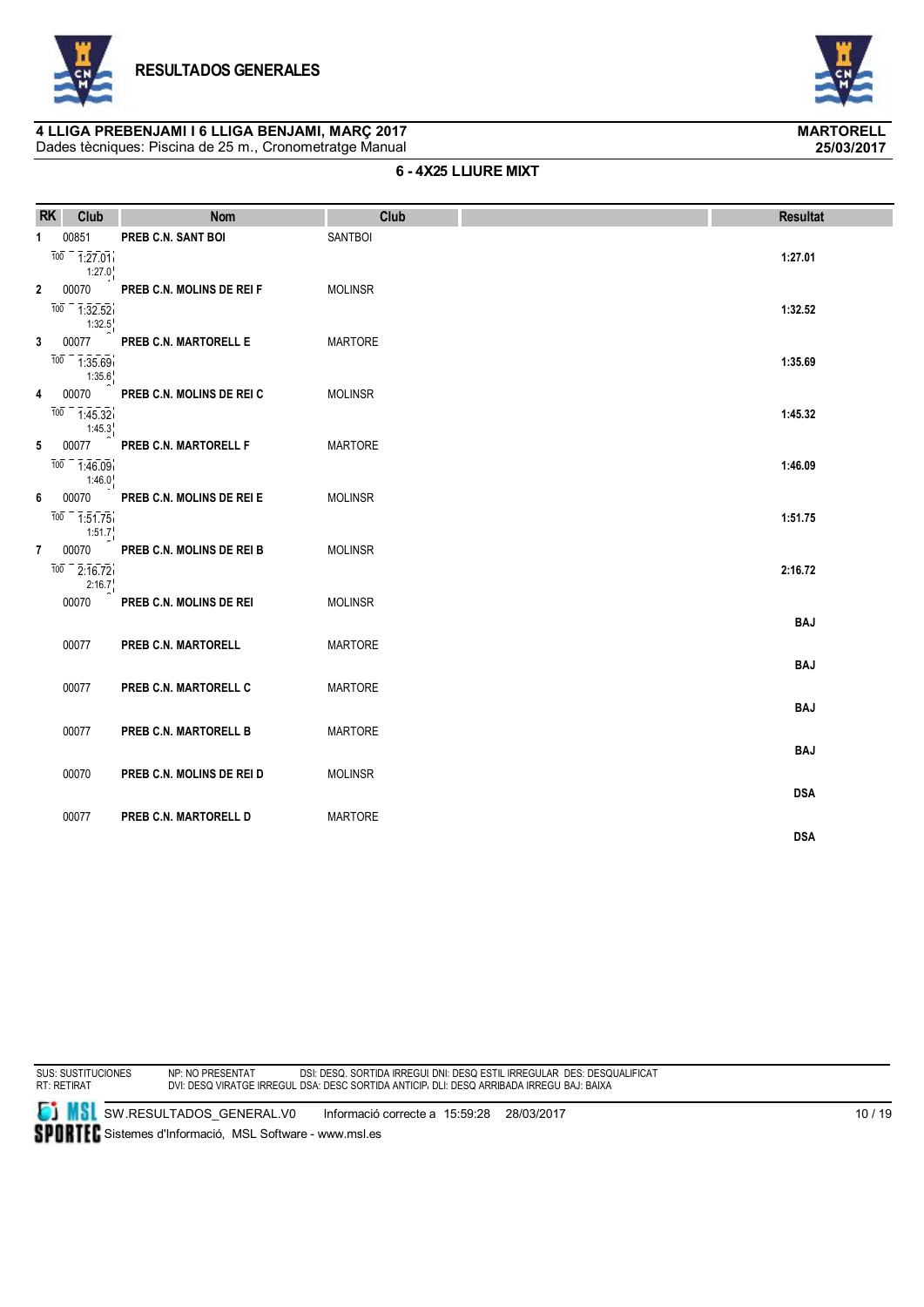





#### **7 - 4x50 LLIURE MIXT**

| <b>RK</b>      | Club                                                    | <b>Nom</b>                | Club           | <b>Resultat</b> |
|----------------|---------------------------------------------------------|---------------------------|----------------|-----------------|
|                | 00851<br>50<br>2:58.36                                  | PREB C.N. SANT BOI        | <b>SANTBOI</b> | 2:58.36         |
| $\mathbf{2}$   | 2:58.3<br>00070<br>$\overline{50}$<br>3:11.82           | PREB C.N. MOLINS DE REI   | <b>MOLINSR</b> | 3:11.82         |
| 3              | 3:11.8<br>00851<br>50<br>3:32.79                        | PREB C.N. SANT BOI B      | <b>SANTBOI</b> | 3:32.79         |
| 4              | 3:32.7<br>00077<br>$\overline{50}$<br>3:35.46<br>3:35.4 | PREB C.N. MARTORELL       | <b>MARTORE</b> | 3:35.46         |
| 5              | 00077<br>50<br>3:38.65<br>3:38.6                        | PREB C.N. MARTORELL B     | <b>MARTORE</b> | 3:38.65         |
| 6              | 00070<br>$\overline{50}$<br>3:43.33<br>3:43.3           | PREB C.N. MOLINS DE REI B | <b>MOLINSR</b> | 3:43.33         |
| $\overline{7}$ | 00070<br>50<br>4:14.55<br>4:14.5                        | PREB C.N. MOLINS DE REI C | <b>MOLINSR</b> | 4:14.55         |

SUS: SUSTITUCIONES RT: RETIRAT

NP: NO PRESENTAT DVI: DESQ VIRATGE IRREGULAR DSI: DESQ. SORTIDA IRREGULAR DSA: DESC SORTIDA ANTICIPADA DNI: DESQ ESTIL IRREGULAR DLI: DESQ ARRIBADA IRREGULAR DES: DESQUALIFICAT BAJ: BAIXA

**SI MSI** SW.RESULTADOS\_GENERAL.V0 Informació correcte a 15:59:28 28/03/2017 SPORTEC Sistemes d'Informació, MSL Software - www.msl.es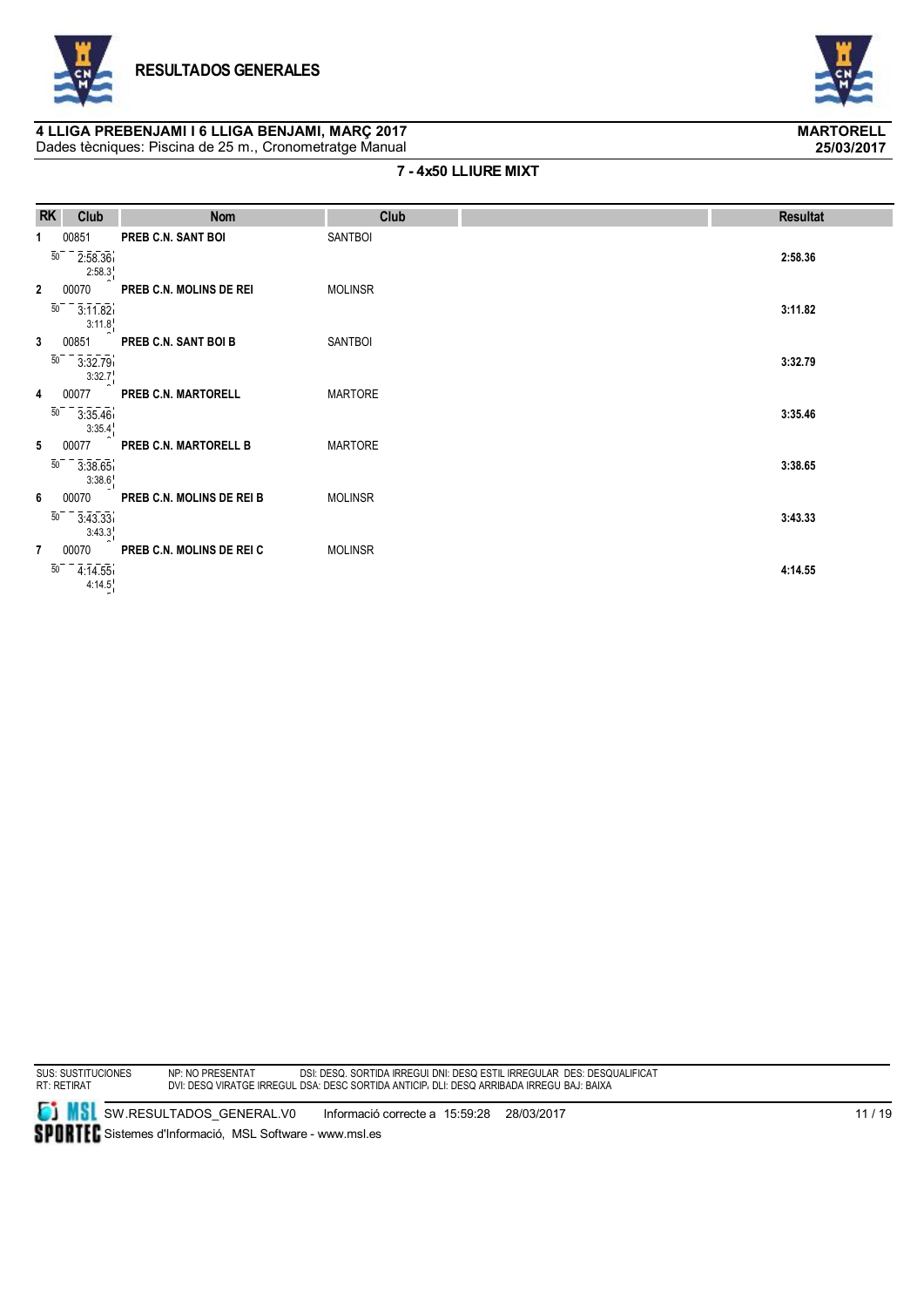





### **8 - 400 m. LLIURE FEMENĶ**

|              | RK Llicència               | <b>Nom</b>                                                                                                                                                                                | Club<br>Any  | T.R        | <b>Resultat</b> |
|--------------|----------------------------|-------------------------------------------------------------------------------------------------------------------------------------------------------------------------------------------|--------------|------------|-----------------|
| 1            |                            | 046485026 RAMON TORRENT ESTEL                                                                                                                                                             | 2006 MOLINSR | $\epsilon$ |                 |
|              |                            | 38.22 100 1:23.82 200 2:56.40 400 5:49.09                                                                                                                                                 |              |            | 5:49.09         |
|              | 38.22                      | 45.60 1:32.5<br>2:52.6                                                                                                                                                                    |              |            |                 |
| $\mathbf{2}$ |                            | 035094962 TEMPRANO XAMBO ARIADNA                                                                                                                                                          | 2006 MOLINSR |            |                 |
|              |                            | $38.79, 100 - 1.23.25, 200 - 2.55.12, 400 - 5.50.14.$<br>$38.79$ , $44.46$ , $1:31.8$<br>2:55.0                                                                                           |              |            | 5:50.14         |
| 3            |                            | @00000174 CABALLERO TRUJILLO LUCIA                                                                                                                                                        | 2006 SANTBOI |            |                 |
|              | 50                         | 39 40 100 1:25 65 200 2:59 50 400 6:03 68<br>$39.40^{1}$ 46.25 <sup>1</sup> 1:33.8 <sup>1</sup><br>3:04.1                                                                                 |              |            | 6:03.68         |
| 4            |                            | 048077667 ALVAREZ BENITEZ MARTA                                                                                                                                                           | 2006 MOLINSR |            |                 |
|              | 50                         | $39.71, 100$ $1.26.69, 200$ $3.02.92, 400$ $6.14.15$<br>$39.71$ $46.98$ $1.36.2$<br>3:11.2                                                                                                |              |            | 6:14.15         |
| 5            |                            | 047671311 GRANE CABALLERO HELENA                                                                                                                                                          | 2006 SANTBOI |            |                 |
|              | 50<br>$41.06$ <sub>1</sub> | 41.06 100 1:29.36 200 3:10.56 400 6:26.56<br>$48.30$ $1:41.2$<br>3:16.0                                                                                                                   |              |            | 6:26.56         |
| 6            |                            | P00070177 MORENO BADENAS ELENA                                                                                                                                                            | 2006 SANTBOI |            |                 |
|              |                            | $41.67, 100 - 1.32.01, 200 - 3.13.36, 400 - 6.27.48$<br>$41.67$ <sup>1</sup><br>$50.34$ <sup>1</sup> 1:41.3 <sup>1</sup><br>3:14.1                                                        |              |            | 6:27.48         |
|              |                            | 7 P00070175 BATLLE MARTINEZ JULIA                                                                                                                                                         | 2006 MOLINSR |            |                 |
|              |                            | $41.19, 100 - 1.28.12, 200 - 3.08.70, 400 - 6.31.31$<br>41.19<br>$46.93$ 1:40.5<br>3:22.6                                                                                                 |              |            | 6:31.31         |
| 8            |                            | 048065644 BORRAS GARCIA ALBA                                                                                                                                                              | 2006 SANTBOI |            |                 |
|              | 50 000                     | 43.35 100 1:35.24 200 3:27.16 400 7:02.92<br>43.35 $\frac{1}{1}$ 51.89 $\frac{1}{1}$ 1:51.9 $\frac{1}{1}$<br>3:35.7                                                                       |              |            | 7:02.92         |
| 9            |                            | 048142214 VILLALBA CANTERO ERIKA                                                                                                                                                          | 2006 MOLINSR |            |                 |
|              | 50                         | 46.62 100 1.42.09 200 3.34.38 400 7.15.41<br>46.62 55.47 1:52.2<br>3:41.0                                                                                                                 |              |            | 7:15.41         |
|              |                            | 10 P00070173 LOPEZ FERRE CLAUDIA                                                                                                                                                          | 2006 MOLINSR |            |                 |
|              | 50                         | $48.51, 100 - 1.44.24, 200 - 3.37.11, 400 - 7.17.61$<br>48.51<br>$55.73^{1}_{1}$ 1:52.8<br>3:40.5                                                                                         |              |            | 7:17.61         |
|              |                            | 11 021789615 CARDONA GARCIA AINA                                                                                                                                                          | 2006 MARTORE |            |                 |
|              |                            | 46.61 100 1.43.22 200 3.38.75 400 7.23.86<br>$46.61$ <sup>1</sup><br>56.61 1:55.5<br>3:45.1                                                                                               |              |            | 7:23.86         |
|              |                            | 12 P00070179 PLUVINS MAS MARIA                                                                                                                                                            | 2006 MOLINSR |            |                 |
|              | $43.66^{\circ}$            | $43.66$ , $100 - 1.34.20$ , $200 - 3.38.12$ , $400 - 7.30.27$<br>2:03.9<br>$50.54^{+}_{+}$<br>3:52.1                                                                                      |              |            | 7:30.27         |
|              |                            | 13 P00077125 MOLINA BERNAL NADIA                                                                                                                                                          | 2006 MARTORE |            |                 |
|              | 49.25                      | $\overline{50}$ = $\overline{49.25}$ $\overline{100}$ = $\overline{1.46.40}$ $\overline{200}$ = $\overline{3.44.33}$ $\overline{400}$ = $\overline{7.33.94}$<br>57.15<br>1:57.9<br>3:49.6 |              |            | 7:33.94         |
|              |                            | 14 023843485 LORENZO SANCHEZ NEREA                                                                                                                                                        | 2006 MARTORE |            |                 |
|              | 50<br>50.18                | $50.18, 100$ $1.47.71, 200$ $3.45.10, 400$ $7.35.34$<br>$57.53$ <sup>1</sup> 1:57.3<br>3:50.2                                                                                             |              |            | 7:35.34         |
|              |                            | 15 039474366 LOPEZ CUBERO KIRA                                                                                                                                                            | 2006 MARTORE |            |                 |
|              | 50<br>50.79                | $\overline{50.79}$ , $\overline{100}$ $\overline{1.50.18}$ , $\overline{200}$ $\overline{3.52.73}$ , $\overline{400}$ $\overline{7.54.93}$<br>59.39<br>2:02.5<br>4:02.2                   |              |            | 7:54.93         |

SUS: SUSTITUCIONES RT: RETIRAT

NP: NO PRESENTAT DVI: DESQ VIRATGE IRREGULAR DSI: DESQ. SORTIDA IRREGULAR DSA: DESC SORTIDA ANTICIPADA DNI: DESQ ESTIL IRREGULAR DLI: DESQ ARRIBADA IRREGULAR DES: DESQUALIFICAT BAJ: BAIXA

**SI** SW.RESULTADOS\_GENERAL.V0 Informació correcte a 15:59:28 28/03/2017

SPORTEC Sistemes d'Informació, MSL Software - www.msl.es

12 / 19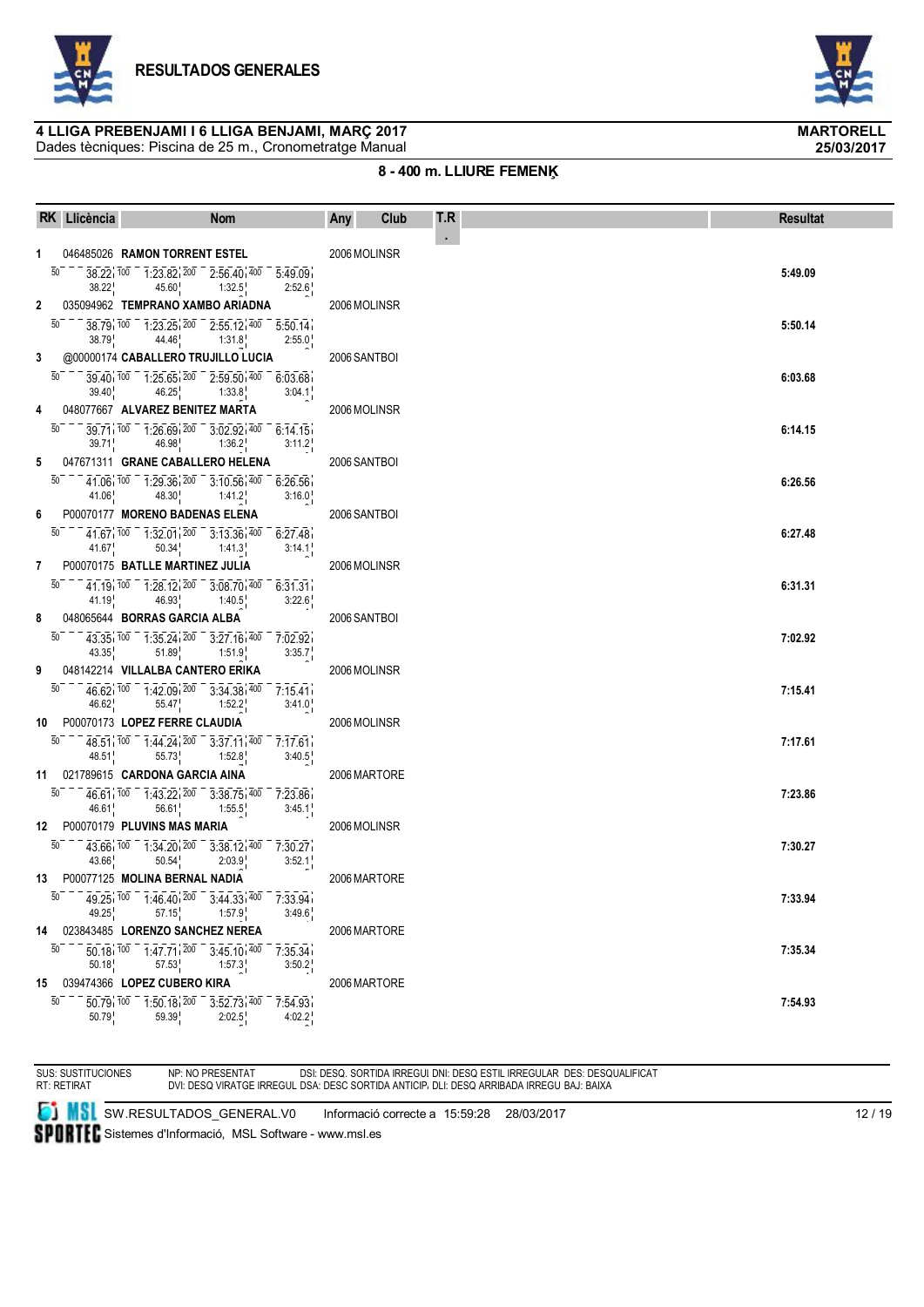



### **8 - 400 m. LLIURE FEMENĶ**

|    | RK Llicència | <b>Nom</b>                                                                                                                   | Any<br><b>Club</b> | T.R | <b>Resultat</b> |
|----|--------------|------------------------------------------------------------------------------------------------------------------------------|--------------------|-----|-----------------|
|    |              |                                                                                                                              |                    | ×.  |                 |
| 16 |              | 049953372 ANTON CARRILLO LUCIA                                                                                               | 2006 MARTORE       |     |                 |
| 50 | 48.38        | 48.38 100 1.46.38 200 3.49.78 400 7.57.56<br>4:07.7 <sup>1</sup><br>2:03.4<br>58.00                                          |                    |     | 7:57.56         |
| 17 |              | 039525633 VILAREGUT GUTIERREZ BLANCA                                                                                         | 2006 MARTORE       |     |                 |
| 50 | 51.67        | $51.67$ , $100$ $1.56.70$ , $200$ $4.09.70$ , $400$ $8.46.22$<br>1:05.0 <sup>1</sup> 2:13.0 <sup>1</sup> 4:36.5 <sup>1</sup> |                    |     | 8:46.22         |
| 18 |              | 048101910 TORRICO MAESTRE JENNIFER                                                                                           | 2006 MARTORE       |     |                 |
| 50 | 58.53        | 58.53 100 2:12.83 200 4:44.07 400 9:42.91<br>$4:58.8^{\circ}$<br>$1:14.3$ , $2:31.2$                                         |                    |     | 9:42.91         |
|    |              | 048143003 ANDRADE MATAMOROS PAULA                                                                                            | 2006 MOLINSR       |     |                 |
|    |              |                                                                                                                              |                    |     | <b>BAJ</b>      |
|    |              | 020566271 CADENAS FLORES EDITH                                                                                               | 2006 MARTORE       |     |                 |
|    |              |                                                                                                                              |                    |     | <b>BAJ</b>      |

SUS: SUSTITUCIONES RT: RETIRAT

NP: NO PRESENTAT DVI: DESQ VIRATGE IRREGULAR DSI: DESQ. SORTIDA IRREGULAR DSA: DESC SORTIDA ANTICIPADA DNI: DESQ ESTIL IRREGULAR DLI: DESQ ARRIBADA IRREGULAR DES: DESQUALIFICAT BAJ: BAIXA

**SI MSI** SW.RESULTADOS\_GENERAL.V0 Informació correcte a 15:59:28 28/03/2017 SPORTEC Sistemes d'Informació, MSL Software - www.msl.es



**25/03/2017**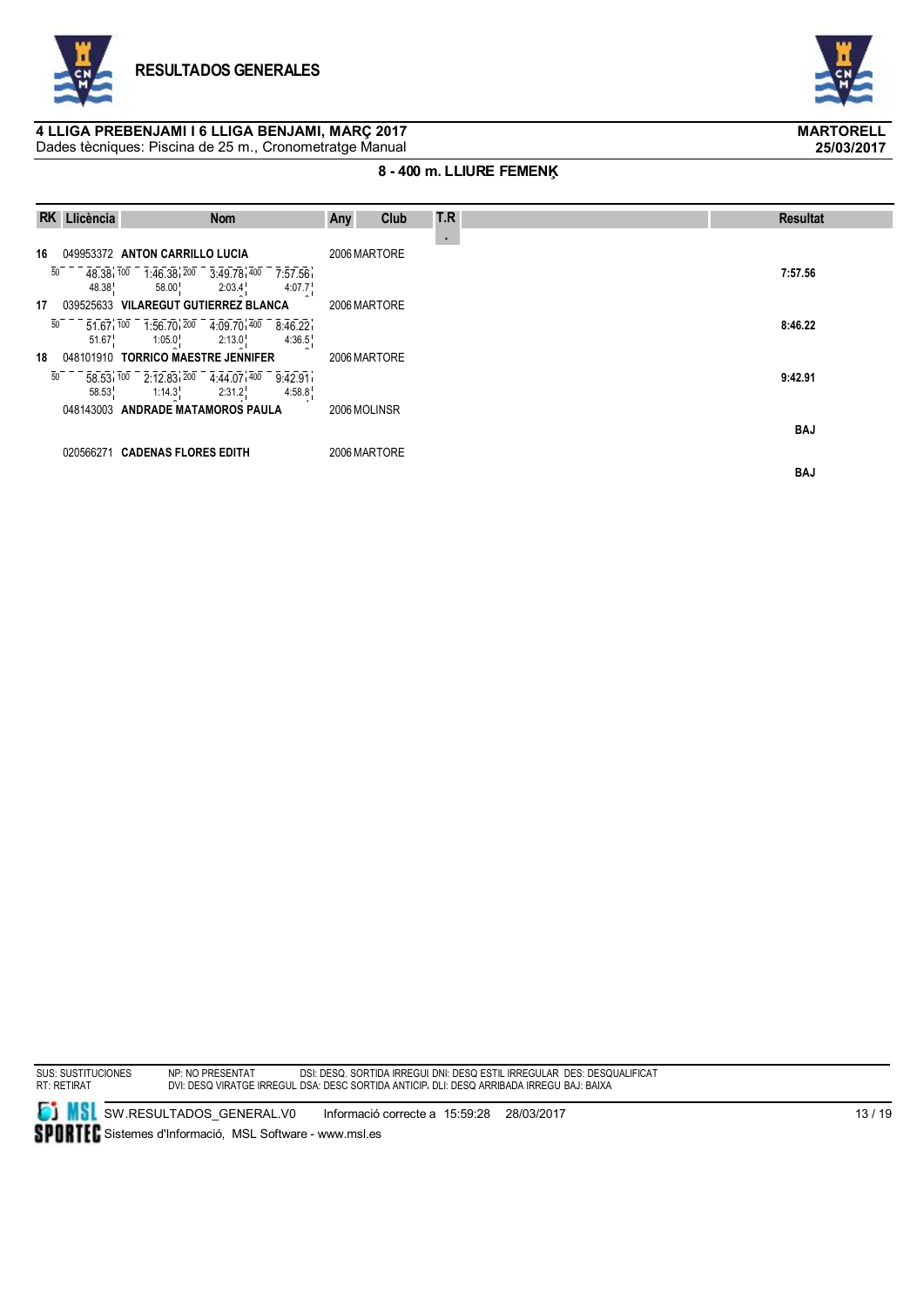

Dades tècniques: Piscina de 25 m., Cronometratge Manual



**25/03/2017**

### **9 - 400 m. LLIURE MASCULĶ**

| $\bullet$<br>@00000091 LOPEZ LLORENTE ANTONIO<br>2006 SANTBOI<br>$1 \quad$<br>50<br>38.78 100 1:22.64 200 2:55.28 400 5:54.59<br>5:54.59<br>43.86 1:32.6<br>2:59.3<br>38.78<br>an an S<br>$\mathbf{2}$<br>053322878 JUNCO MOLINA JULEN<br>2006 SANTBOI<br>$\overline{50}$<br>$41.71, 100 - 1.31.45, 200 - 3.12.13, 400 - 6.24.97$<br>6:24.97 |  |
|----------------------------------------------------------------------------------------------------------------------------------------------------------------------------------------------------------------------------------------------------------------------------------------------------------------------------------------------|--|
|                                                                                                                                                                                                                                                                                                                                              |  |
|                                                                                                                                                                                                                                                                                                                                              |  |
|                                                                                                                                                                                                                                                                                                                                              |  |
|                                                                                                                                                                                                                                                                                                                                              |  |
| 41.71 $49.74$ 1:40.6<br>3:12.8                                                                                                                                                                                                                                                                                                               |  |
| ri C<br>3<br>047116949 HELD RODRIGUEZ ALEX<br>2006 MARTORE                                                                                                                                                                                                                                                                                   |  |
| 42.93 100 1.29.75 200 3.09.69 400 6.27.66<br>50<br>6:27.66<br>$46.82$ <sup>1</sup> 1:39.9<br>42.93<br>3:17.9                                                                                                                                                                                                                                 |  |
| 053321541 DILLA FRANCISCO LUCAS<br>4<br>2006 SANTBOI                                                                                                                                                                                                                                                                                         |  |
| 50<br>$43.58$ , $100 - 1.31.83$ , $200 - 3.14.20$ , $400 - 6.38.46$<br>6:38.46<br>43.58 $48.25$ 1:42.3<br>3:24.2                                                                                                                                                                                                                             |  |
| P00070176 ESPINOSA ALVAREZ VICTOR<br>2006 MOLINSR<br>5                                                                                                                                                                                                                                                                                       |  |
| $\overline{50}$<br>44.42 100 1:34.46 200 3:19.73 400 6:40.27<br>6:40.27<br>$50.04$ $1:45.2$<br>44.42<br>3:20.5                                                                                                                                                                                                                               |  |
| 049242026 HIDALGO FORTES MARC<br>6<br>2006 MARTORE                                                                                                                                                                                                                                                                                           |  |
| $\overline{50}$<br>$45.51$ , $100 - 1.36.25$ , $200 - 3.22.30$ , $400 - 6.46.18$<br>6:46.18<br>$50.74$ <sup>1</sup> 1:46.0<br>3:23.8<br>45.51                                                                                                                                                                                                |  |
| an an T<br>039421541 BARRACHINA REIG MARC<br>$\overline{7}$<br>2006 MARTORE                                                                                                                                                                                                                                                                  |  |
| 50<br>47.82 100 1:40.28 200 3:31.11 400 6:58.97<br>6:58.97<br>$47.82$ <sub>1</sub><br>$52.46$ <sub>1</sub> $1:50.8$<br>3:27.8                                                                                                                                                                                                                |  |
| a T<br>8<br>004928644 BALCELLS HERNANDEZ ENRIC<br>2006 MARTORE                                                                                                                                                                                                                                                                               |  |
| 45.18 100 1:36.59 200 3:28.42 400 7:08.98<br>50<br>7:08.98<br>45.18<br>$51.41$ $1:51.8$<br>3:40.5                                                                                                                                                                                                                                            |  |
| 9<br>049241920 SANCHEZ FLORES ORIOL<br>2006 MOLINSR                                                                                                                                                                                                                                                                                          |  |
| $45.97$ , $100 - 1.41.42$ , $200 - 3.35.48$ , $400 - 7.19.36$<br>50<br>7:19.36<br>45.97 <sup>1</sup><br>$55.45$ <sup>1</sup> $1:54.0$ <sup>1</sup><br>3:43.8                                                                                                                                                                                 |  |
| 10 047595382 SALA PEREZ MARIO<br>2006 SANTBOI                                                                                                                                                                                                                                                                                                |  |
| $\overline{50}$<br>$47.61$ , $100 - 1.42.00$ , $200 - 3.36.86$ , $400 - 7.21.25$<br>7:21.25<br>54.39 1:54.8<br>47.61<br>3:44.3                                                                                                                                                                                                               |  |
| 11 020562077 BARBERAN MUÑOZ MANUEL<br>2006 SANTBOI                                                                                                                                                                                                                                                                                           |  |
| 50<br>$\overline{50.45}$ , $\overline{100}$ $\overline{1.49.13}$ , $\overline{200}$ $\overline{3.51.32}$ , $\overline{400}$ $\overline{7.44.82}$<br>7:44.82<br>$58.68$ <sup>1</sup> 2:02.1<br>50.45<br>3:53.5                                                                                                                                |  |
| an an T<br>493225091 TERUEL GONZALEZ PAU<br>12<br>2006 MARTORE                                                                                                                                                                                                                                                                               |  |
| $49.00$ , $100 - 1.44.50$ , $200 - 3.44.40$ , $400 - 7.48.50$<br>50<br>7:48.50<br>49.00 <sub>1</sub><br>$55.50$ <sub>1</sub> $1.59.9$ <sub>1</sub><br>4:04.1                                                                                                                                                                                 |  |
| 048141608 PEREZ VALERO ROGER<br>2006 MOLINSR                                                                                                                                                                                                                                                                                                 |  |
| BAJ                                                                                                                                                                                                                                                                                                                                          |  |
| P00070181 VERDUGO GARCIA ERIC<br>2006 MOLINSR<br><b>DVI</b>                                                                                                                                                                                                                                                                                  |  |



NP: NO PRESENTAT DVI: DESQ VIRATGE IRREGULAR DSI: DESQ. SORTIDA IRREGULAR DSA: DESC SORTIDA ANTICIPADA DNI: DESQ ESTIL IRREGULAR DLI: DESQ ARRIBADA IRREGULAR DES: DESQUALIFICAT BAJ: BAIXA

**SI** SW.RESULTADOS\_GENERAL.V0 Informació correcte a 15:59:28 28/03/2017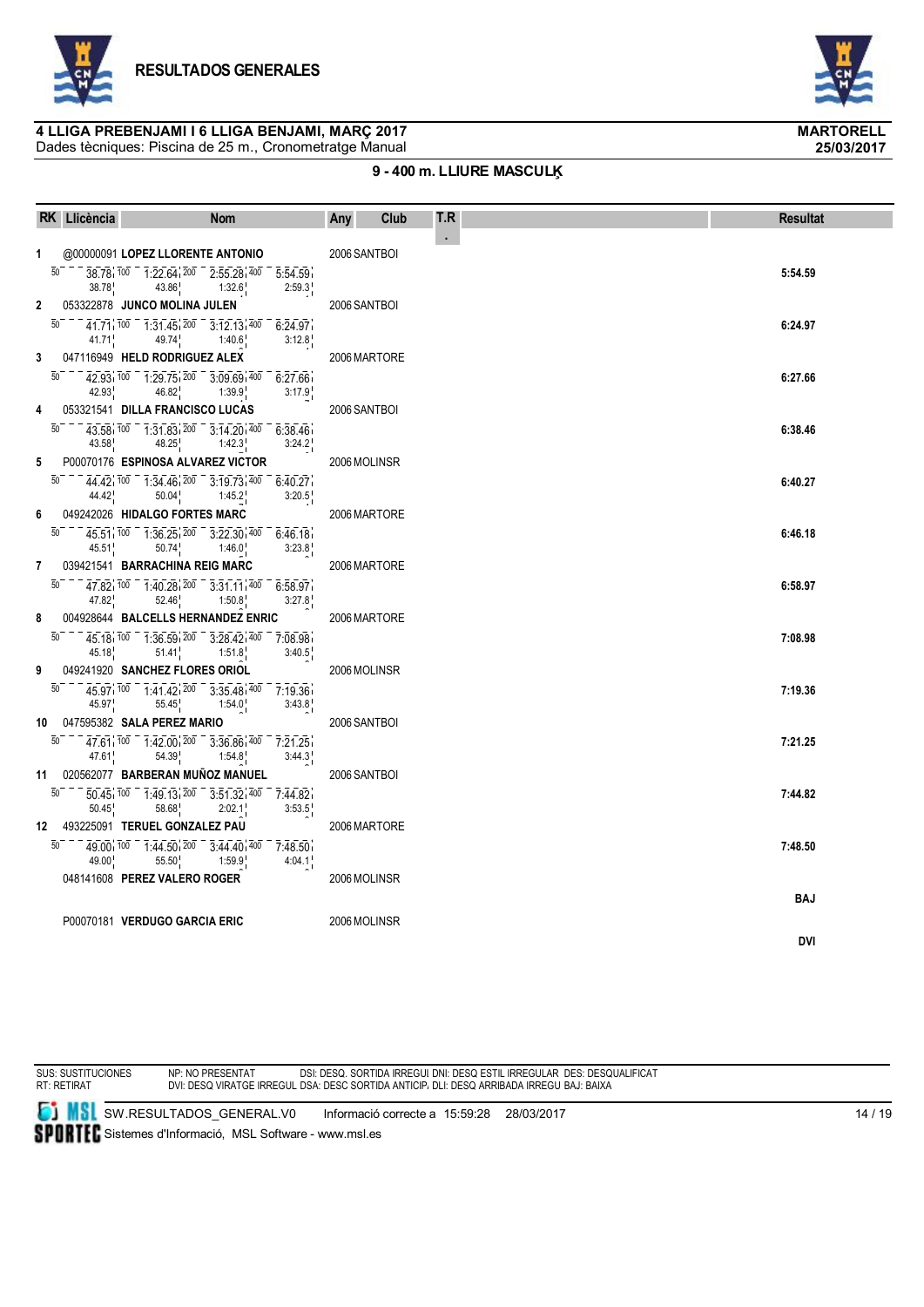

Dades tècniques: Piscina de 25 m., Cronometratge Manual



**25/03/2017**

### **10 - 200 m. LLIURE FEMENĶ**

|                | RK Llicència             | <b>Nom</b>                                                                                                                                               | Club<br>Any  | T.R            | <b>Resultat</b> |
|----------------|--------------------------|----------------------------------------------------------------------------------------------------------------------------------------------------------|--------------|----------------|-----------------|
| $\mathbf{1}$   |                          | 049780382 CLARAMUNT VILLANUEVA NURIA                                                                                                                     | 2007 MOLINSR | $\blacksquare$ |                 |
|                | 50<br>42.66              | $42.66$ , $100 - 1.28.94$ , $200 - 3.01.02$<br>$46.28$ <sub>1</sub> 1:32.0                                                                               |              |                | 3:01.02         |
| $\mathbf{2}$   |                          | 049296866 REYNES LOBO MERCE                                                                                                                              | 2007 MARTORE |                |                 |
|                | $\overline{50}$<br>39.10 | $39.10$ , $100 - 1.25.56$ , $200 - 3.02.03$<br>46.46<br>1:36.4                                                                                           |              |                | 3:02.03         |
| 3              |                          | P00070168 CUELLO FERRES MARTA                                                                                                                            | 2007 MOLINSR |                |                 |
|                | 50                       | $41.13$ , $100 - 1.29.86$ , $200 - 3.06.16$<br>41.13 $48.73$ 1:36.3                                                                                      |              |                | 3:06.16         |
| 4              |                          | 048264171 JIMENEZ MAYAR KENYA                                                                                                                            | 2007 MARTORE |                |                 |
|                | 50<br>40.98              | $40.98$ , $100 - 1.30.64$ , $200 - 3.09.48$<br>49.66<br>1:38.8                                                                                           |              |                | 3:09.48         |
| 5              |                          | 047672395 IGLESIAS DUVAL LINA                                                                                                                            | 2007 SANTBOI |                |                 |
|                | 50                       | $44.17$ , $100 - 1.35.94$ , $200 - 3.21.84$<br>44.17 $51.77$ 1:45.9                                                                                      |              |                | 3:21.84         |
| 6              |                          | 046494946 BAENA MERCADO JULIA                                                                                                                            | 2007 SANTBOI |                |                 |
|                | 50                       | $\overline{43.07}$ , $\overline{100}$ $\overline{1}$ , $\overline{33.53}$ , $\overline{200}$ $\overline{3}$ , $\overline{25.48}$<br>43.07 $50.46$ 1:51.9 |              |                | 3:25.48         |
| $\overline{7}$ |                          | 044936882 TORRES DOS SANTOS ROCIO                                                                                                                        | 2007 SANTBOI |                |                 |
|                | 50                       | $43.18$ , $100$ $1.35.95$ , $200$ $3.27.12$<br>43.18 52.77 1:51.1                                                                                        |              |                | 3:27.12         |
| 8              |                          | 451290014 RODRIGUEZ GARCIA PAULA                                                                                                                         | 2007 SANTBOI |                |                 |
|                | 50                       | $46.71$ , $100 - 1.43.45$ , $200 - 3.36.08$<br>46.71 $56.74$ 1:52.6                                                                                      |              |                | 3:36.08         |
| 9              |                          | 049242926 FERNANDEZ CAÑELLES MARIA                                                                                                                       | 2007 MOLINSR |                |                 |
|                | 50                       | $\overline{50.21}$ , $\overline{100}$ $\overline{1.49.56}$ , $\overline{200}$ $\overline{3.49.82}$<br>50.21<br>59.35<br>2:00.2                           |              |                | 3:49.82         |
|                |                          | 10 048266688 CAMPOS LUQUE ANNA                                                                                                                           | 2007 MOLINSR |                |                 |
|                | 50<br>50.55              | $\overline{50.55}$ , $\overline{100}$ - $\overline{1.55.86}$ , $\overline{200}$ - $\overline{4.07.45}$<br>1:05.3<br>2:11.5                               |              |                | 4:07.45         |
|                |                          | 11 048210555 PASCUAL ANGUERA ANNA                                                                                                                        | 2007 MARTORE |                |                 |
|                | 50<br>$1:03.2^+$         | $-1.03.29, 100 - 2.26.77, 200 - 5.06.59$<br>$1:23.4^{\circ}$<br>2:39.8                                                                                   |              |                | 5:06.59         |
|                |                          | 025371971 DEL VALLE JURADO YAIZA                                                                                                                         | 2007 MARTORE |                |                 |
|                |                          |                                                                                                                                                          |              |                | <b>BAJ</b>      |

SUS: SUSTITUCIONES RT: RETIRAT

NP: NO PRESENTAT DVI: DESQ VIRATGE IRREGULAR DSI: DESQ. SORTIDA IRREGULAR DSA: DESC SORTIDA ANTICIPADA DNI: DESQ ESTIL IRREGULAR DLI: DESQ ARRIBADA IRREGULAR DES: DESQUALIFICAT BAJ: BAIXA

**SI MSI** SW.RESULTADOS\_GENERAL.V0 Informació correcte a 15:59:28 28/03/2017 SPORTEC Sistemes d'Informació, MSL Software - www.msl.es

 $15 / 19$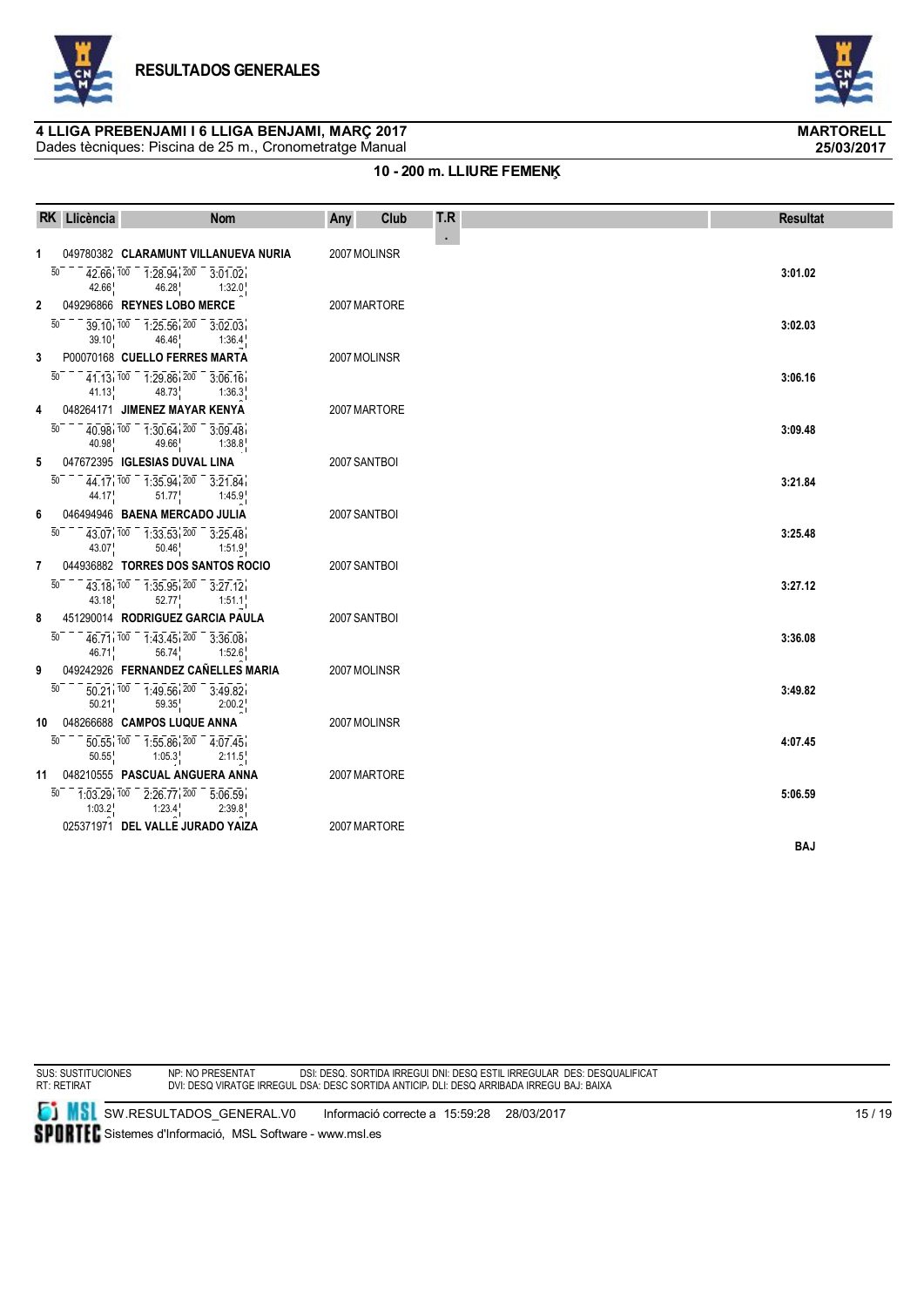

Dades tècniques: Piscina de 25 m., Cronometratge Manual



**25/03/2017**

### **11 - 200 m. LLIURE MASCULĶ**

|              | RK Llicència                                                                                                                                                      | <b>Nom</b>                    | Any          | Club | T.R        | <b>Resultat</b> |
|--------------|-------------------------------------------------------------------------------------------------------------------------------------------------------------------|-------------------------------|--------------|------|------------|-----------------|
| 1            | P00070186 ESPINOSA CASTRO OSCAR                                                                                                                                   |                               | 2007 MOLINSR |      | $\epsilon$ |                 |
|              | 50<br>$38.22, 100 - 1.23.29, 200 - 2.52.54$<br>38.22                                                                                                              | 45.07 1:29.2                  |              |      |            | 2:52.54         |
| $\mathbf{2}$ | P00456171 TAUSTE FERNANDEZ ALEX                                                                                                                                   |                               | 2007 SANTBOI |      |            |                 |
|              | 50<br>$38.97$ , $100 - 1.23.00$ , $200 - 2.53.57$<br>$38.97$ $44.03$ $1:30.5$                                                                                     |                               |              |      |            | 2:53.57         |
| 3            | 048264479 ALCUÑA HERNANDEZ JAN                                                                                                                                    |                               | 2007 MOLINSR |      |            |                 |
|              | $\overline{50}$<br>$39.00, 100 - 1.25.01, 200 - 2.53.91$<br>$39.00\frac{1}{1}$ 46.01 $1:28.9\frac{1}{1}$                                                          |                               |              |      |            | 2:53.91         |
| 3            | 049899244 GIL CEDO LLORENÇ                                                                                                                                        |                               | 2007 MOLINSR |      |            |                 |
|              | 39.00 100 1:25.01 200 2:53.91<br>50<br>$39.00^{1}_{1}$ 46.01 <sup>1</sup> 1:28.9 <sup>1</sup>                                                                     |                               |              |      |            | 2:53.91         |
| 5            | 020565112 VICENTE EVANGELISTA JORDI                                                                                                                               |                               | 2007 MARTORE |      |            |                 |
|              | 50<br>39 39 100 1:26 70 200 3:01:01<br>$39.391$ 47.31 <sup>1</sup> 1:34.3 <sup>1</sup>                                                                            |                               |              |      |            | 3:01.01         |
| 6            | 048162954 GONZALEZ LUQUE RAUL                                                                                                                                     |                               | 2007 SANTBOI |      |            |                 |
|              | $41.35$ , $100 - 1.30.21$ , $200 - 3.05.01$<br>50<br>41.35 48.86 1:34.8                                                                                           |                               |              |      |            | 3:05.01         |
| 7            | 048265997 MARIN BORRAS ORIOL                                                                                                                                      |                               | 2007 MOLINSR |      |            |                 |
|              | $40.35, 100 - 1.31.52, 200 - 3.08.80$<br>50<br>40.35 $\frac{1}{1}$ 51.17 $\frac{1}{1}$ 1:37.2 $\frac{1}{1}$                                                       |                               |              |      |            | 3:08.80         |
| 8            | P00070191 VILAR ALVAREZ MARTIN                                                                                                                                    |                               | 2007 MOLINSR |      |            |                 |
|              | $\overline{50}$ $\overline{41.25}$ , $\overline{100}$ $\overline{1.31.11}$ , $\overline{200}$ $\overline{3.11.09}$<br>$41.25$ $49.86$                             | 1:39.9                        |              |      |            | 3:11.09         |
| 9            | 048165400 ROSAL DELGADO DANIEL                                                                                                                                    |                               | 2007 SANTBOI |      |            |                 |
|              | $-41.91$ , $100 - 1.31.79$ , $200 - 3.15.19$<br>50<br>41.91 $49.88$ 1:43.4                                                                                        |                               |              |      |            | 3:15.19         |
|              | 10 023890662 PIÑA GUILLEN JAN                                                                                                                                     |                               | 2007 MARTORE |      |            |                 |
|              | $\overline{43.96}$ , $\overline{100}$ $\overline{136.55}$ , $\overline{200}$ $\overline{3.23.45}$<br>50<br>$43.96$ <sup>1</sup>                                   | $52.59$ $1:46.9$              |              |      |            | 3:23.45         |
|              | 11 049287810 GRANADOS ALVAREZ ARNAU                                                                                                                               |                               | 2007 MOLINSR |      |            |                 |
|              | $42.16\overline{100}$ $1.34.76\overline{100}$ $3.26.60$<br>50<br>$42.16$ <sup>1</sup> , $52.60$ <sup>1</sup>                                                      | 1:51.8                        |              |      |            | 3:26.60         |
|              | 12 020581947 ROCA GOMA ALEX                                                                                                                                       |                               | 2007 MARTORE |      |            |                 |
|              | $46.11$ , $100 - 1.42.06$ , $200 - 3.38.08$<br>50<br>46.11 <sup>1</sup>                                                                                           | $55.95$ <sub>1</sub> 1:56.0   |              |      |            | 3:38.08         |
|              | 13 048210068 SAENZ DE PABLO PRETO ARNAU                                                                                                                           |                               | 2007 MARTORE |      |            |                 |
|              | $\overline{50}$ - - $\overline{46.71}$ , $\overline{100}$ - $\overline{1}$ , $\overline{43.16}$ , $\overline{200}$ - $\overline{3}$ , $\overline{40.23}$<br>46.71 | $56.45$ 1:57.0                |              |      |            | 3:40.23         |
|              | 14 049902446 SERRANO PAMIES ADRIA                                                                                                                                 |                               | 2007 MOLINSR |      |            |                 |
|              | $49.53$ $100$ $1.47.82$ $200$ $3.45.06$<br>50<br>49.53 <sup>1</sup>                                                                                               | $58.29$ <sub>1</sub> $1:57.2$ |              |      |            | 3:45.06         |
|              | 15 049784036 GONZALEZ PARELLADA AGUSTÍ                                                                                                                            |                               | 2007 MOLINSR |      |            |                 |
|              | $\overline{52.02}$ , $\overline{100}$ $\overline{1.50.34}$ , $\overline{200}$ $\overline{3.48.51}$<br>50<br>52.02<br>58.32                                        | 1:58.1                        |              |      |            | 3:48.51         |

SUS: SUSTITUCIONES RT: RETIRAT NP: NO PRESENTAT DVI: DESQ VIRATGE IRREGULAR DSI: DESQ. SORTIDA IRREGULAR DSA: DESC SORTIDA ANTICIPADA DNI: DESQ ESTIL IRREGULAR DLI: DESQ ARRIBADA IRREGULAR DES: DESQUALIFICAT BAJ: BAIXA

**SI MSI** SW.RESULTADOS\_GENERAL.V0 Informació correcte a 15:59:28 28/03/2017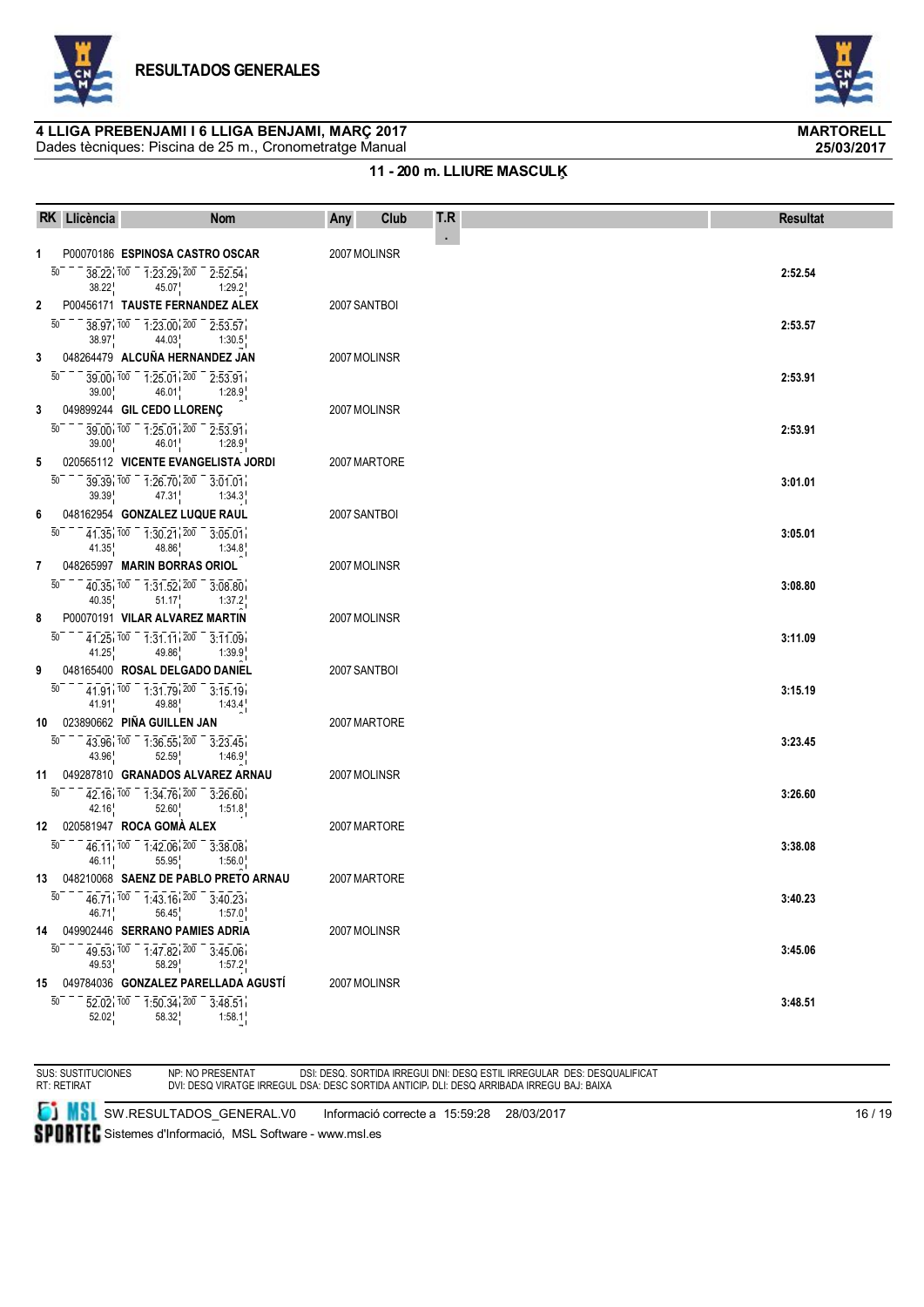

Dades tècniques: Piscina de 25 m., Cronometratge Manual



**25/03/2017**

### **11 - 200 m. LLIURE MASCULĶ**

|    | RK Llicència             | <b>Nom</b>                                                                                                                                                                                                                                                                               | Club<br>Any  | T.R        | <b>Resultat</b> |
|----|--------------------------|------------------------------------------------------------------------------------------------------------------------------------------------------------------------------------------------------------------------------------------------------------------------------------------|--------------|------------|-----------------|
|    |                          |                                                                                                                                                                                                                                                                                          |              | $\epsilon$ |                 |
|    | 50<br>48.86              | 16 049242567 MORENO DIAZ DANIEL<br>$48.86 \cdot 100 = 1.48.22 \cdot 200 = 3.51.54$<br>59.36<br>2:03.3                                                                                                                                                                                    | 2007 MOLINSR |            | 3:51.54         |
|    | $\overline{50}$<br>47.08 | 17 P00851034 PASTOR RODRIGUEZ ALVARO<br>$47.08$ , $100 - 1.49.44$ , $200 - 3.53.25$<br>1:02.3<br>2:03.8                                                                                                                                                                                  | 2007 SANTBOI |            | 3:53.25         |
|    |                          | 18 049284885 LOPEZ GARCIA MARTI                                                                                                                                                                                                                                                          | 2007 MOLINSR |            |                 |
|    |                          | $\overline{50}$ = $\overline{51}$ $\overline{27}$ $\overline{100}$ = $\overline{1}$ $\overline{54}$ $\overline{40}$ $\overline{200}$ = $\overline{4}$ $\overline{03}$ $\overline{04}$<br>$51.27^{1}_{1}$ $1:03.1^{1}_{1}$<br>2:08.6                                                      |              |            | 4:03.04         |
|    | 50                       | 19 048211681 ALVAREZ FUENTES ISMAEL<br>$52.13$ , $100 - 1.57$ , $32$ , $200 - 4.05$ , $25$<br>$52.13^{1}_{1}$ 1:05.1<br>2:07.9                                                                                                                                                           | 2007 MARTORE |            | 4:05.25         |
|    | 50                       | 20 049780673 VELASCO MARIN DANI<br>49.81 100 1:57.93 200 4:06.50<br>49.81 $1:08.1$<br>2:08.5                                                                                                                                                                                             | 2007 MARTORE |            | 4:06.50         |
|    |                          | 21 049783221 PIRETTI GONZALEZ LUCAS                                                                                                                                                                                                                                                      | 2007 MOLINSR |            |                 |
| 50 |                          | $\overline{53.09}$ , $\overline{100}$ $\overline{100}$ $\overline{10.59.07}$ , $\overline{200}$ $\overline{4.08.54}$<br>$53.09$ <sub>1</sub> $1:05.9$ <sub>1</sub><br>2:09.4                                                                                                             |              |            | 4:08.54         |
|    |                          | 22 049783480 VERDUGO GARCIA IZAN                                                                                                                                                                                                                                                         | 2007 MARTORE |            |                 |
|    | 50                       | $\overline{50.87}$ , $\overline{100}$ $\overline{10.58.08}$ , $\overline{200}$ $\overline{4.09.96}$<br>$50.87$ <sub>1</sub> $1:07.2$ <sub>1</sub><br>2:11.8                                                                                                                              |              |            | 4:09.96         |
| 50 | 54.33                    | 23 026067926 MORALES NOVELL MARC<br>$\overline{54.33}$ , $\overline{100}$ $\overline{2.02.61}$ , $\overline{200}$ $\overline{4.17.85}$<br>$1:08.2^+$<br>2:15.2                                                                                                                           | 2007 MARTORE |            | 4:17.85         |
| 24 |                          | 026063252 SIRUELA PADILLA IVAN                                                                                                                                                                                                                                                           | 2007 SANTBOI |            |                 |
|    | 50<br>1:02.3             | $1.02.30$ , $100 - 2.14.49$ , $200 - 4.39.74$<br>1:12.1<br>2:25.2                                                                                                                                                                                                                        |              |            | 4:39.74         |
|    |                          | 25 048210894 BLANCO JIMENEZ ALEJANDRO<br>$\overline{50}$ - $\overline{1}\cdot\overline{13}\cdot\overline{32}$ $\overline{100}$ - $\overline{2}\cdot\overline{44}\cdot\overline{91}$ $\overline{200}$ - $\overline{5}\cdot\overline{47}\cdot\overline{25}$<br>$1:13.3$ $1:31.5$<br>3:02.3 | 2007 MARTORE |            | 5:47.25         |
|    |                          | P00070183 GARCIA COMERMA BERNAT                                                                                                                                                                                                                                                          | 2007 MOLINSR |            |                 |
|    |                          | 021772397 GARCIA CUEVAS POL                                                                                                                                                                                                                                                              | 2007 SANTBOI |            | <b>BAJ</b>      |
|    |                          |                                                                                                                                                                                                                                                                                          |              |            | BAJ             |
|    |                          | 047670576 GINER GERALDES SAMUEL                                                                                                                                                                                                                                                          | 2007 SANTBOI |            | <b>DVI</b>      |

SUS: SUSTITUCIONES RT: RETIRAT

NP: NO PRESENTAT DVI: DESQ VIRATGE IRREGULAR DSI: DESQ. SORTIDA IRREGULAR DSA: DESC SORTIDA ANTICIPADA DNI: DESQ ESTIL IRREGULAR DLI: DESQ ARRIBADA IRREGULAR DES: DESQUALIFICAT BAJ: BAIXA

**SI MSI** SW.RESULTADOS\_GENERAL.V0 Informació correcte a 15:59:28 28/03/2017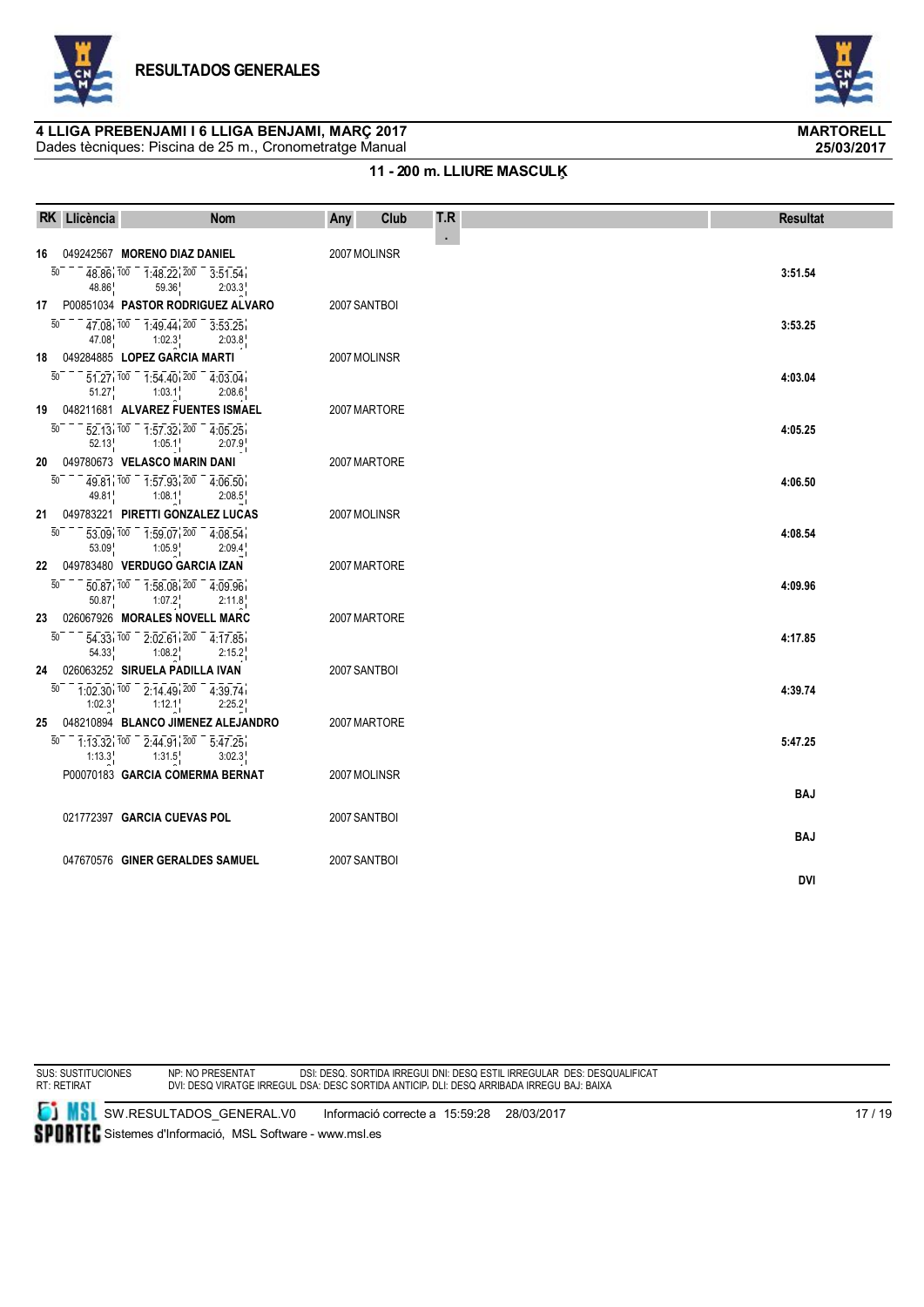

Dades tècniques: Piscina de 25 m., Cronometratge Manual



**25/03/2017**

### **12 - 200 m. BRAĒA FEMENĶ**

|              | RK Llicència                | <b>Nom</b>                                                                                                                                       | Club<br>Any  | T.R | <b>Resultat</b> |
|--------------|-----------------------------|--------------------------------------------------------------------------------------------------------------------------------------------------|--------------|-----|-----------------|
| 1            |                             | 048077667 ALVAREZ BENITEZ MARTA                                                                                                                  | 2006 MOLINSR | ۰.  |                 |
|              | $\overline{50}$<br>44.20    | $44.20\overline{\smash{100}}$ $\overline{100}$ $\overline{1034.96}$ $\overline{200}$ $\overline{301.188}$<br>$50.76$ 1:36.9                      |              |     | 3:11.88         |
| $\mathbf{2}$ |                             | P00070177 MORENO BADENAS ELENA                                                                                                                   | 2006 SANTBOI |     |                 |
|              | 50                          | $46.07$ , $100 - 1.38.54$ , $200 - 3.24.94$<br>46.07 <sup>1</sup><br>$52.47$ 1:46.4                                                              |              |     | 3:24.94         |
| 3            |                             | 046485026 RAMON TORRENT ESTEL                                                                                                                    | 2006 MOLINSR |     |                 |
|              | $50-$<br>47.33 <sup>1</sup> | $47.33_{1}$ $100 - 1.40$ 60 $1200 - 3.26$ 42<br>$53.27$ 1:45.8                                                                                   |              |     | 3:26.42         |
| 4            |                             | @00000174 CABALLERO TRUJILLO LUCIA                                                                                                               | 2006 SANTBOI |     |                 |
|              | 50<br>48.56                 | 48.56 100 1.44.04 200 3.36.21<br>$55.48$ 1:52.1                                                                                                  |              |     | 3:36.21         |
| 5            |                             | 035094962 TEMPRANO XAMBO ARIADNA                                                                                                                 | 2006 MOLINSR |     |                 |
|              | 50<br>52.00                 | $\overline{52.00}$ , $\overline{100}$ $\overline{10.50.38}$ , $\overline{200}$ $\overline{3.43.67}$<br>$58.38$ <sub>1</sub><br>1:53.2            |              |     | 3:43.67         |
| 6            |                             | 048143003 ANDRADE MATAMOROS PAULA                                                                                                                | 2006 MOLINSR |     |                 |
|              | 50<br>51.83                 | $\overline{51.83}$ , $\overline{100}$ $\overline{1.51.24}$ , $\overline{200}$ $\overline{3.57.07}$<br>59.41<br>2:05.8                            |              |     | 3:57.07         |
|              |                             | 7 048142214 VILLALBA CANTERO ERIKA                                                                                                               | 2006 MOLINSR |     |                 |
|              | 50                          | $\overline{53.80}$ , $\overline{100}$ $\overline{10.56.32}$ , $\overline{200}$ $\overline{4.00.42}$<br>$53.80$ $1:02.5$<br>2:04.1                |              |     | 4:00.42         |
| 8            |                             | 047671311 GRANE CABALLERO HELENA                                                                                                                 | 2006 SANTBOI |     |                 |
|              | 50                          | $\overline{54.86}$ , $\overline{100}$ $\overline{10.56.93}$ , $\overline{200}$ $\overline{4.01.25}$<br>54.86 1:02.0<br>2:04.3                    |              |     | 4:01.25         |
| 9            |                             | P00077125 MOLINA BERNAL NADIA                                                                                                                    | 2006 MARTORE |     |                 |
|              | 50<br>56.98                 | 56.98 100 1:58.62 200 4:02.58<br>1:01.6<br>2:03.9                                                                                                |              |     | 4:02.58         |
|              |                             | 10 P00070179 PLUVINS MAS MARIA                                                                                                                   | 2006 MOLINSR |     |                 |
|              | $50^{-}$                    | $\overline{55.48}$ , $\overline{100}$ $\overline{1.58.92}$ , $\overline{200}$ $\overline{4.02.82}$<br>$55.48^{\circ}$ $1:03.4^{\circ}$<br>2:03.9 |              |     | 4:02.82         |
|              |                             | 11 048065644 BORRAS GARCIA ALBA                                                                                                                  | 2006 SANTBOI |     |                 |
|              | 50<br>56.16                 | $\overline{56.16}$ , $\overline{100}$ $\overline{10.59.89}$ , $\overline{200}$ $\overline{4.08.80}$<br>1:03.7<br>2:08.9                          |              |     | 4:08.80         |
|              |                             | 12 039474366 LOPEZ CUBERO KIRA                                                                                                                   | 2006 MARTORE |     |                 |
|              | 50                          | $\overline{56.16}$ , $\overline{100}$ $\overline{2.03.87}$ , $\overline{200}$ $\overline{4.14.98}$<br>$56.16$ 1:07.7<br>2:11.1                   |              |     | 4:14.98         |
|              |                             | 13 021789615 CARDONA GARCIA AINA                                                                                                                 | 2006 MARTORE |     |                 |
|              | 59.93                       | $\overline{50}$ - - - $\overline{59.93}$ , $\overline{100}$ - 2:09.03, $\overline{200}$ - 4:21.36<br>$1:09.1$ 2:12.3                             |              |     | 4:21.36         |
|              |                             | 14 023843485 LORENZO SANCHEZ NEREA                                                                                                               | 2006 MARTORE |     |                 |
|              | 1:01.6                      | $\overline{50}$ 7:01.66 $\overline{100}$ 7:10.94 $\overline{200}$ 7:27.47<br>1:09.2<br>2:16.5                                                    |              |     | 4:27.47         |
|              |                             | 15 049953372 ANTON CARRILLO LUCIA                                                                                                                | 2006 MARTORE |     |                 |
|              | 1:01.6                      | $\overline{50}$ $\overline{101.66}$ $\overline{100}$ $\overline{201.313}$ $\overline{200}$ $\overline{40.41.13}$<br>$1:11.4^{\dagger}$<br>2:28.0 |              |     | 4:41.13         |

SUS: SUSTITUCIONES RT: RETIRAT NP: NO PRESENTAT DVI: DESQ VIRATGE IRREGULAR DSI: DESQ. SORTIDA IRREGULAR DSA: DESC SORTIDA ANTICIPADA DNI: DESQ ESTIL IRREGULAR DLI: DESQ ARRIBADA IRREGULAR DES: DESQUALIFICAT BAJ: BAIXA

**SI MSI** SW.RESULTADOS\_GENERAL.V0 Informació correcte a 15:59:28 28/03/2017